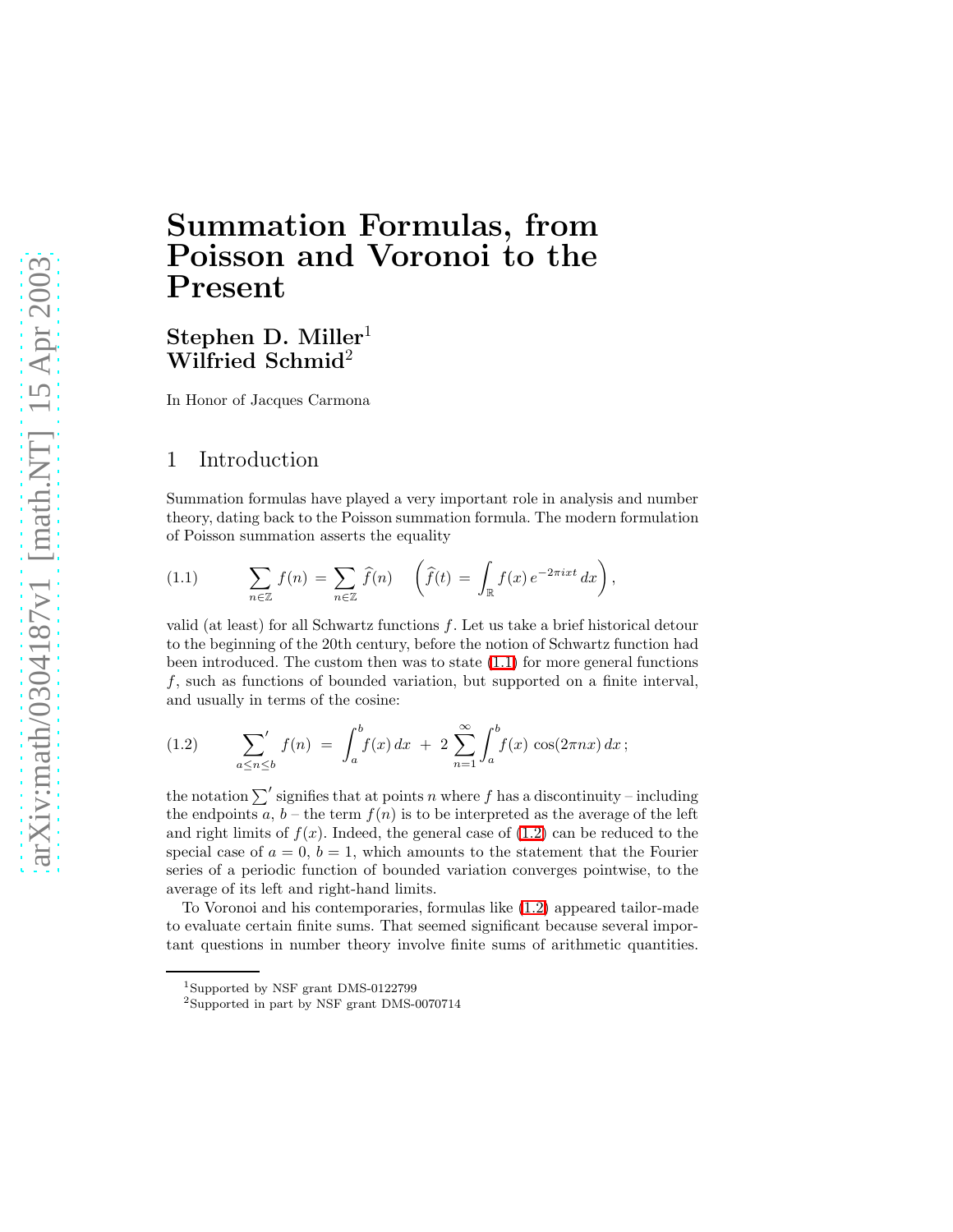<span id="page-1-0"></span>In this connection, let us mention two classical examples, *Dirichlet's divisor* problem and the Gauss' circle problem. The former estimates the size of  $d(n)$ , the number of positive divisors of an integer  $n$ . Dirichlet proved

(1.3) 
$$
D(X) =_{\text{def}} \sum_{n=1}^{X} d(n) - X \log X - (2\gamma - 1)X = O(X^{1/2}),
$$

where  $\gamma$  is Euler's constant  $\approx$  .57721566. Gauss' circle problem concerns the average size of

<span id="page-1-1"></span>(1.4) 
$$
r_2(n) =_{def} #\{(x,y) \in \mathbb{Z}^2 \mid x^2 + y^2 = n\},
$$

for which Gauss gave the estimate

(1.5) 
$$
\Delta(X) =_{\text{def}} \left| \sum_{n=1}^{X} r_2(n) - \pi X \right| = O(X^{1/2}).
$$

Each problem has a geometric interpretation, with  $D(X)$  counting lattice points in the region  $\{x, y > 0, xy \leq X\}$ , and  $\Delta(X)$  lattice points in the disc  $\{x^2 + y^2 \le X\}$ . These two bounds are related, as we shall see, and come from fairly elementary considerations.

<span id="page-1-2"></span>In the series of papers [\[27–](#page-20-0)[29\]](#page-21-0) Voronoi developed geometric and analytic methods to improve both Dirichlet's and Gauss' bound. Most importantly in retrospect, he generalized [\(1.2\)](#page-0-1) by allowing weighted sums, at the expense of introducing more general integral operations on  $f$  than the Fourier transform. His formula for the divisor function reads as follows:

(1.6) 
$$
\sum_{a \le n \le b} d(n) f(n) = \int_{a}^{b} f(x) (\log x + 2\gamma) dx +
$$

$$
+ \sum_{n=1}^{\infty} d(n) \int_{a}^{b} f(x) (4K_0(4\pi\sqrt{nx}) - 2\pi Y_0(4\pi\sqrt{nx})) dx;
$$

<span id="page-1-3"></span>here  $f$  can be any piecewise continuous, piecewise monotone function, and  $Y_0$ ,  $K_0$  denote Bessel functions; for details see [\[12\]](#page-20-1). Voronoi also asserted a formula for  $r_2(n)$ , which was later rigorously proved by Hardy [\[7\]](#page-20-2) and Sierpiński [\[25\]](#page-20-3):

(1.7) 
$$
\sum_{a \leq n \leq b} r_2(n) f(n) = \sum_{n=0}^{\infty} r_2(n) \int_a^b f(x) \pi J_0(2\pi \sqrt{n x}) dx,
$$

under the same hypotheses on the test function  $f$ , and with  $J_0$  referring to the J-Bessel function.

These formulas have been used to improve the error estimates in [\(1.3\)](#page-1-0) and  $(1.5)$  to  $O(X^{1/3})$  and beyond, and also in the opposite direction, to show that  $D(X)$  and  $\Delta(X)$  cannot be bounded by a multiple of  $X^{1/4}$ . Hardy and Landau made that observation [\[8\]](#page-20-4), which led them to conjecture that  $O(X^{1/4+\epsilon})$  is the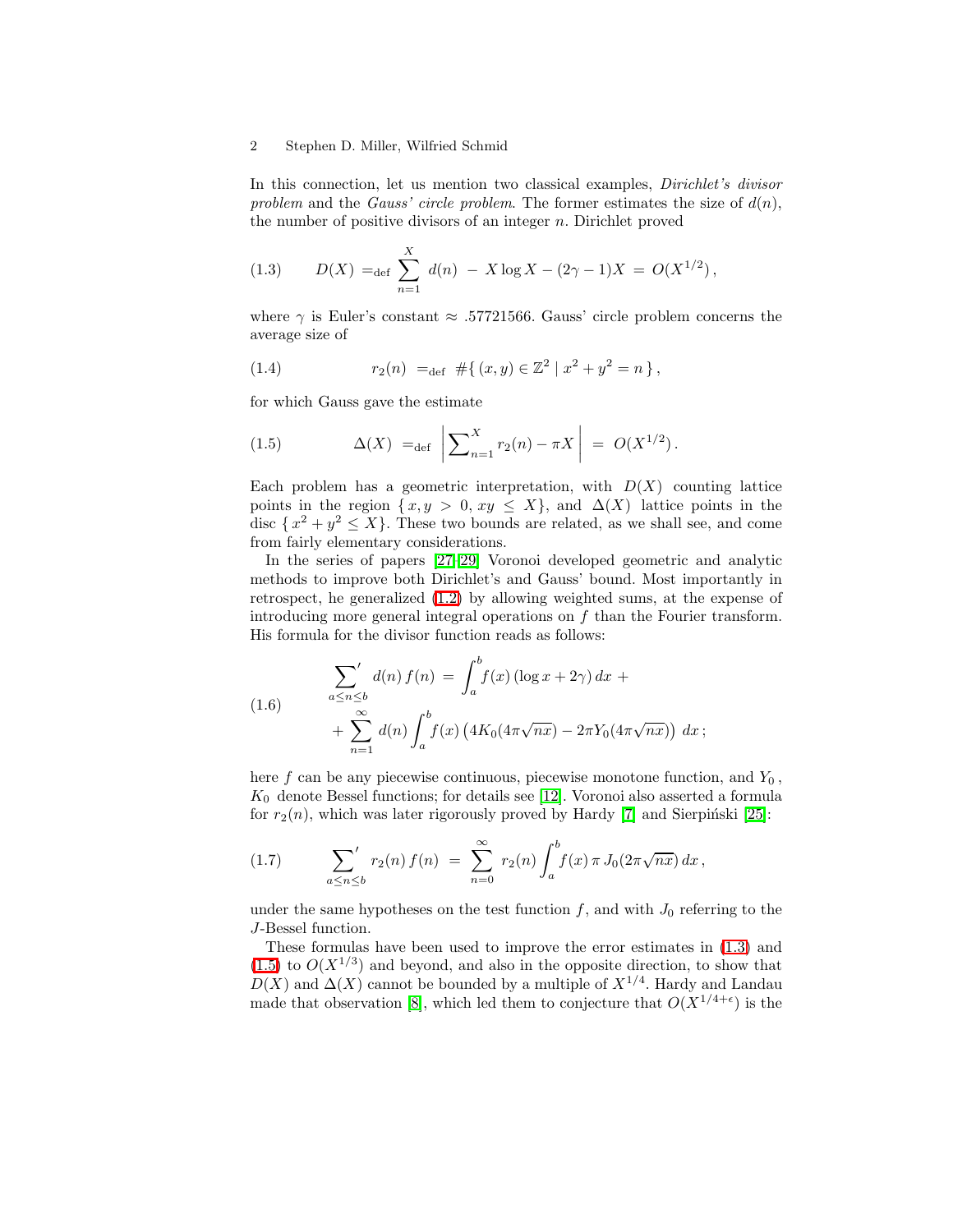best possible estimate for both the Dirichlet and Gauss problems. We shall return to this topic in section [6.](#page-17-0)

Voronoi saw [\(1.2\)](#page-0-1) and [\(1.6](#page-1-2)[–1.7\)](#page-1-3) as fitting into a general pattern: he postulated the existence of analogous formulas for sums  $\sum_{a \leq n \leq b}^{\prime} a_n f(n)$ , corresponding to any "arithmetic" sequence of coefficients  $a_n$ ,  $1 \leq n < \infty$ . The wide latitude in the choice of test functions  $f$ , including characteristic functions of intervals, seemed like an important feature of these summation formulas. The current point of view is different. Characteristic functions and other discontinuous test functions can readily be approximated by smooth functions, and little information about the left hand side of  $(1.2)$  or  $(1.6-1.7)$  $(1.6-1.7)$  is lost by doing so. On the other hand, the integral transforms of the smooth approximations decay rapidly, which makes the right hand side of the summation formulas much easier to analyze. We shall demonstrate this by example in section [6,](#page-17-0) where we show how to obtain the estimate  $O(X^{1/3+\epsilon})$  in Gauss' circle problem directly from Poisson summation.

<span id="page-2-0"></span>In an another direction, Poisson summation gave birth to modular identities, such as the  $\theta$ -identity

(1.8) 
$$
\theta(t) =_{\text{def}} \sum_{n \in \mathbb{Z}} e^{-\pi n^2 t} = \frac{1}{\sqrt{t}} \theta(1/t) \qquad (t > 0),
$$

which reflects the fact that  $e^{-\pi x^2}$  is its own Fourier transform. Other modular forms, and also L-functions, can be created from Poisson's and Voronoi's formulas. Indeed, Riemann developed the theory of his zeta function starting from [\(1.8\)](#page-2-0), to which he applied the Mellin transform. There are implications in both directions: nowadays the coefficients of L-functions are regarded as the natural class of coefficients  $(a_n)_{n\geq 1}$  for which Voronoi summation formulas can be proved; in fact, the summation formulas are deduced from properties of the L-function in question.

The mechanism of deriving Voronoi summation from L-functions is well understood for modular forms and Maass forms on the upper half plane, but runs into difficulties for more general types of automorphic forms. Recently we were able to overcome these difficulties by representation-theoretic arguments: our new result is a Voronoi formula for automorphic forms on  $GL(3)$ , which we shall state in section [5.](#page-12-0) It seems clear that our methods extend to automorphic forms on  $GL(n)$ , for any n. Interestingly, the first application of our  $GL(3)$  formula involves Maass forms on  $GL(2)$ , via the symmetric-square lift. We shall discuss the relevant result, due to Sarnak and Watson, following the statement of our formula.

During the genesis of this note, we learned much about the history of the Voronoi summation formula in conversation with several colleagues. Our thanks go especially to Noam Elkies, Martin Huxley, Henryk Iwaniec, Philippe Michel, Peter Sarnak, and Trevor Wooley.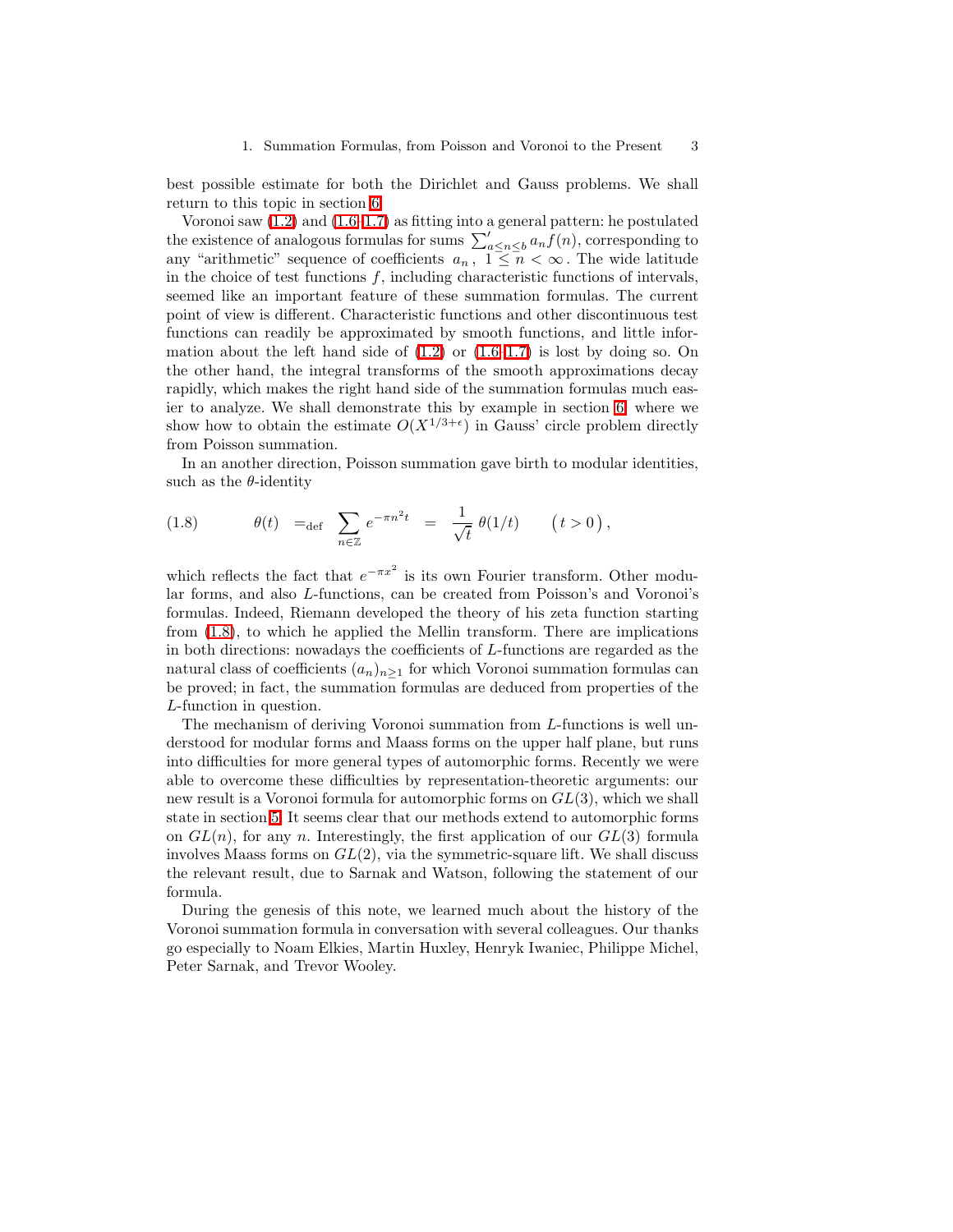# <span id="page-3-2"></span>2 Poisson summation and the ζ-function

André Weil has written a fascinating historical account of the early history of the Riemann zeta function [\[31,](#page-21-1) [32\]](#page-21-2). At the formal level, it turns out, the connection between the Poisson summation formula and the function  $\zeta(s) = \sum_{n=1}^{\infty} n^{-s}$ was recognized even before Riemann. For the statement of Riemann's celebrated result, let us recall the definition of the related function

$$
\xi(s) = \pi^{-s/2} \Gamma(s/2) \zeta(s)
$$

<span id="page-3-0"></span>and the notion of *order* of an entire function  $f(s)$  – the least positive number  $\mu$  such that  $|f(s)| = O(e^{|s|^{\mu+\epsilon}})$ , for every  $\epsilon > 0$ .

**2.2 Theorem.** (Riemann [\[22\]](#page-20-5)) The function  $\xi(s)$  has a meromorphic continuation to  $\mathbb C$ , which obeys the functional equation  $\xi(s) = \xi(1-s)$ . It has simple poles at  $s = 0$  and  $s = 1$ , and the product  $s(s - 1)\xi(s)$  is entire, of order 1.

In this section we shall explain the "equivalence" between theorem [2.2](#page-3-0) and the Poisson summation formula for Schwartz functions. Both results stand on their own, of course; the point is that each can be derived from the other. In one direction, Riemann proved theorem [2.2](#page-3-0) using Poisson summation. More precisely, he applied the Mellin transform to the  $\theta$ -relation [\(1.8\)](#page-2-0), which follows from the Poisson summation formula [\(1.1\)](#page-0-0), with  $f(x) = e^{-\pi tx^2}$ ; details can be found in  $[3, 5, 22]$  $[3, 5, 22]$  $[3, 5, 22]$ , for example.

The opposite implication is classical, too, but less well-known. We sketch the argument because it can serve as model for the derivation of Voronoi summation from properties of the corresponding L-function. First we observe that it suffices to deduce [\(1.1\)](#page-0-0) from theorem [2.2](#page-3-0) for even functions only, since both sides of the equation vanish when  $f$  is an odd function. In other words, we must establish the identity

<span id="page-3-1"></span>(2.3) 
$$
\sum_{n=1}^{\infty} f(n) = \int_0^{\infty} f(t) dt - \frac{f(0)}{2} + \sum_{n=1}^{\infty} F(n),
$$
  
where  $F(y) = \int_{\mathbb{R}} f(x) \cos(2\pi xy) dx$ ,

for every even Schwartz function  $f$ . In that case the Mellin transform of  $f$ ,

(2.4) 
$$
Mf(s) = \int_0^\infty f(t) t^{s-1} dt
$$
,

is holomorphic in the region Re  $s > -2$ , except for a simple pole at  $s = 0$ , with residue  $f(0)$ . The Mellin inversion formula

(2.5) 
$$
f(x) = \frac{1}{2\pi i} \int_{\text{Re } s = \sigma} Mf(s) |x|^{-s} ds \qquad (\sigma > 0)
$$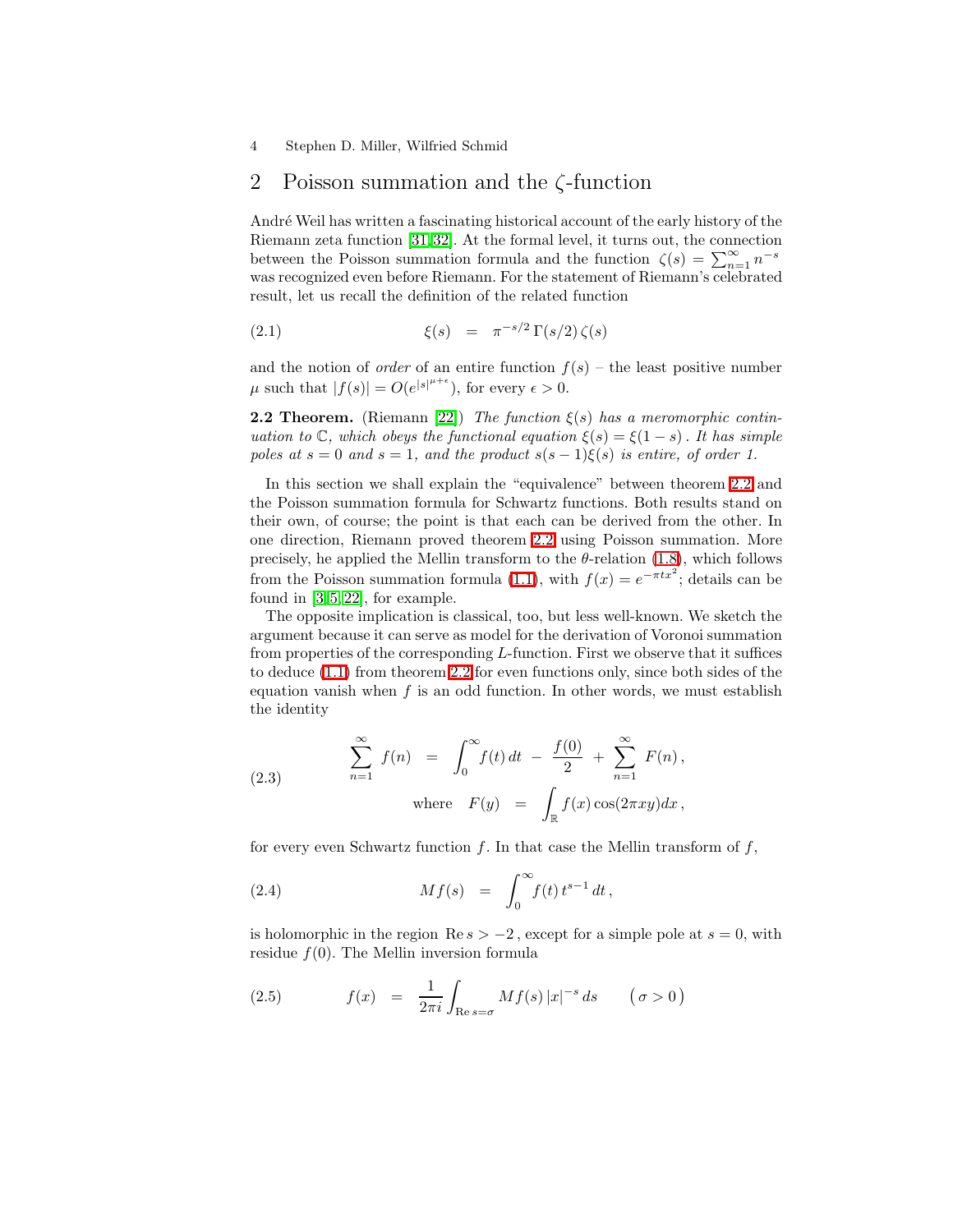#### <span id="page-4-0"></span>1. Summation Formulas, from Poisson and Voronoi to the Present 5

allows us to express the left hand side of [\(2.3\)](#page-3-1) as

(2.6) 
$$
\sum_{n=1}^{\infty} f(n) = \frac{1}{2\pi i} \int_{\text{Re } s = \sigma} \zeta(s) Mf(s) ds \qquad (\sigma > 1).
$$

When we shift the contour of integration in this formula from  $\text{Re } s = \sigma > 1$  to  $\text{Re } s = -1$ , we pick up a pole at  $s = 1$  with residue  $Mf(1)$ , and a pole at  $s = 0$ with residue  $\zeta(0)f(0) = -1/2 f(0)$ . These are the first two terms on the right hand side of [\(2.3\)](#page-3-1). Note that the contour shift is justified:  $\zeta(s)$  grows slowly and  $Mf(s)$  decays rapidly as  $|\text{Im } s| \to \infty$ . We now change variables from s to  $1 - s$  and apply the functional equation:

<span id="page-4-1"></span>(2.7) 
$$
\sum_{n=1}^{\infty} f(n) - Mf(1) + \frac{f(0)}{2} = \frac{1}{2\pi i} \int_{\text{Re } s = -1} \zeta(s) Mf(s) ds
$$

$$
= \frac{1}{2\pi i} \int_{\text{Re } s = 2} \frac{\pi^{-s/2} \Gamma(\frac{s}{2})}{\pi^{(s-1)/2} \Gamma(\frac{1-s}{2})} \zeta(s) Mf(1-s) ds.
$$

<span id="page-4-2"></span>But

(2.8) 
$$
MF(s) = \frac{\pi^{-s/2} \Gamma(\frac{s}{2})}{\pi^{(s-1)/2} \Gamma(\frac{1-s}{2})} Mf(1-s)
$$

<span id="page-4-5"></span>is the Mellin transform of the function  $F$  in the identity  $(2.3)$ . This follows from the classical identity

(2.9) 
$$
\int_{\mathbb{R}} \cos(2\pi x) |x|^{s-1} dx = \frac{\pi^{-s/2} \Gamma(\frac{s}{2})}{\pi^{(s-1)/2} \Gamma(\frac{1-s}{2})} \quad (0 < \text{Re } s < 1),
$$

initially in the region  $\{0 < \text{Re } s < 1\}$ , but then for all  $s \in \mathbb{C}$  by meromorphic continuation. The even Schwartz function  $F$  can play the part of  $f$  in [\(2.6\)](#page-4-0). At this point, [\(2.7–](#page-4-1)[2.8\)](#page-4-2) imply [\(2.3\)](#page-3-1).

### 3 L-functions and Voronoi summation

<span id="page-4-3"></span>The two Dirichlet series with coefficients  $d(n)$  and  $r_2(n)$ , respectively, also satisfy functional equations. In the case of  $d(n)$ ,

(3.1) 
$$
\sum_{n=1}^{\infty} d(n) n^{-s} = \sum_{m,n \ge 1} (m n)^{-s} = \zeta^2(s)
$$

<span id="page-4-4"></span>inherits its functional equation and analytic properties from the Riemann zeta function. The generating series for  $r_2(n)$ ,

(3.2) 
$$
\zeta_{\mathbb{Q}(\sqrt{-1})}(s) = \frac{1}{4} \sum_{n=1}^{\infty} r_2(n) n^{-s},
$$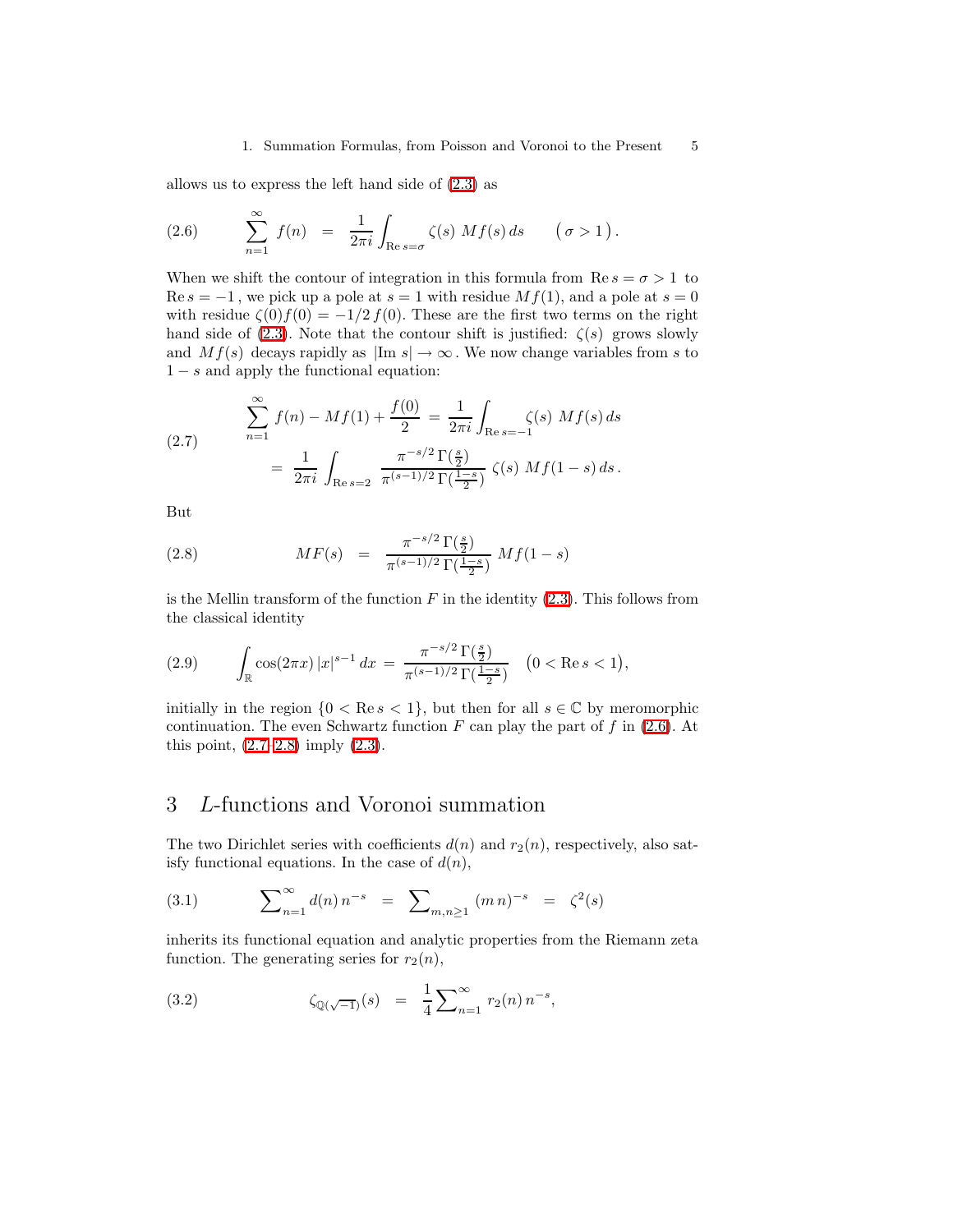<span id="page-5-0"></span>is known as the Dedekind zeta function of the number field  $\mathbb{Q}(\sqrt{-1})$ , because it counts the number of ideals of norm  $n$ . It factors as the product of two Dirichlet series:

(3.3) 
$$
\zeta_{\mathbb{Q}(\sqrt{-1})}(s) = \zeta(s) L(s, \chi_4),
$$

where

(3.4) 
$$
L(s, \chi_4) = \sum_{k=0}^{\infty} \frac{(-1)^k}{(2k+1)^s}
$$

is the first example of a Dirichlet L-function. It is entire, of order 1, and satisfies the functional equation

(3.5) 
$$
L(s, \chi_4) = 2^{1-2s} \frac{\pi^{-(2-s)/2} \Gamma(\frac{2-s}{2})}{\pi^{-(s+1)/2} \Gamma(\frac{s+1}{2})} L(1-s, \chi_4).
$$

The factorization [\(3.3\)](#page-5-0) is a result from class field theory, which reflects the fact that an odd prime can be expressed as the sum of two squares if and only if it is congruent to 1 modulo 4. The factorization is also equivalent to the identity

(3.6) 
$$
r_2(n) = 4 \# \{ d \in \mathbb{N} \mid d|n, d \equiv 1 \mod 4 \} - 4 \# \{ d \in \mathbb{N} \mid d|n, d \equiv -1 \mod 4 \},
$$

<span id="page-5-1"></span>which implies the bound

$$
(3.7) \qquad \qquad r_2(n) \ \leq \ 4 \, d(n) \ \ = \ \ O(n^{\epsilon}) \, , \quad \text{for any } \, \epsilon > 0 \, ;
$$

this uses a standard estimate for  $d(n)$ , which can be found in [\[21,](#page-20-6) p. 186], for example.

The Voronoi summation formulas [\(1.6\)](#page-1-2) and [\(1.7\)](#page-1-3) can be derived from the functional equations of the Dirichlet series [\(3.1\)](#page-4-3) and [\(3.2\)](#page-4-4), much in the same way as Poisson summation was derived from theorem [2.2.](#page-3-0) To match the Γfactors in the functional equations to the integral kernels on the right hand sides of  $(1.6-1.7)$  $(1.6-1.7)$ , one uses the identities

(3.8)  
\n
$$
\int_0^\infty \left(4K_0(\sqrt{x}) - 2\pi Y_0(\sqrt{x})\right) x^{s-1} dx =
$$
\n
$$
= 2^{4s} \pi^{2s} \left(\frac{\pi^{-s/2} \Gamma(\frac{s}{2})}{\pi^{(s-1)/2} \Gamma(\frac{1-s}{2})}\right)^2,
$$
\n
$$
\int_0^\infty J_0(\sqrt{x}) x^{s-1} dx = 4^s \frac{\Gamma(s)}{\Gamma(1-s)},
$$

which are valid for  $0 < \text{Re } s < 3/4$ . In effect, these identities take the place of [\(2.9\)](#page-4-5) in the argument in the previous section.

Modular forms are a rich source of L-functions, and each such L-function satisfies a functional equation from which a Voronoi formula can be deduced.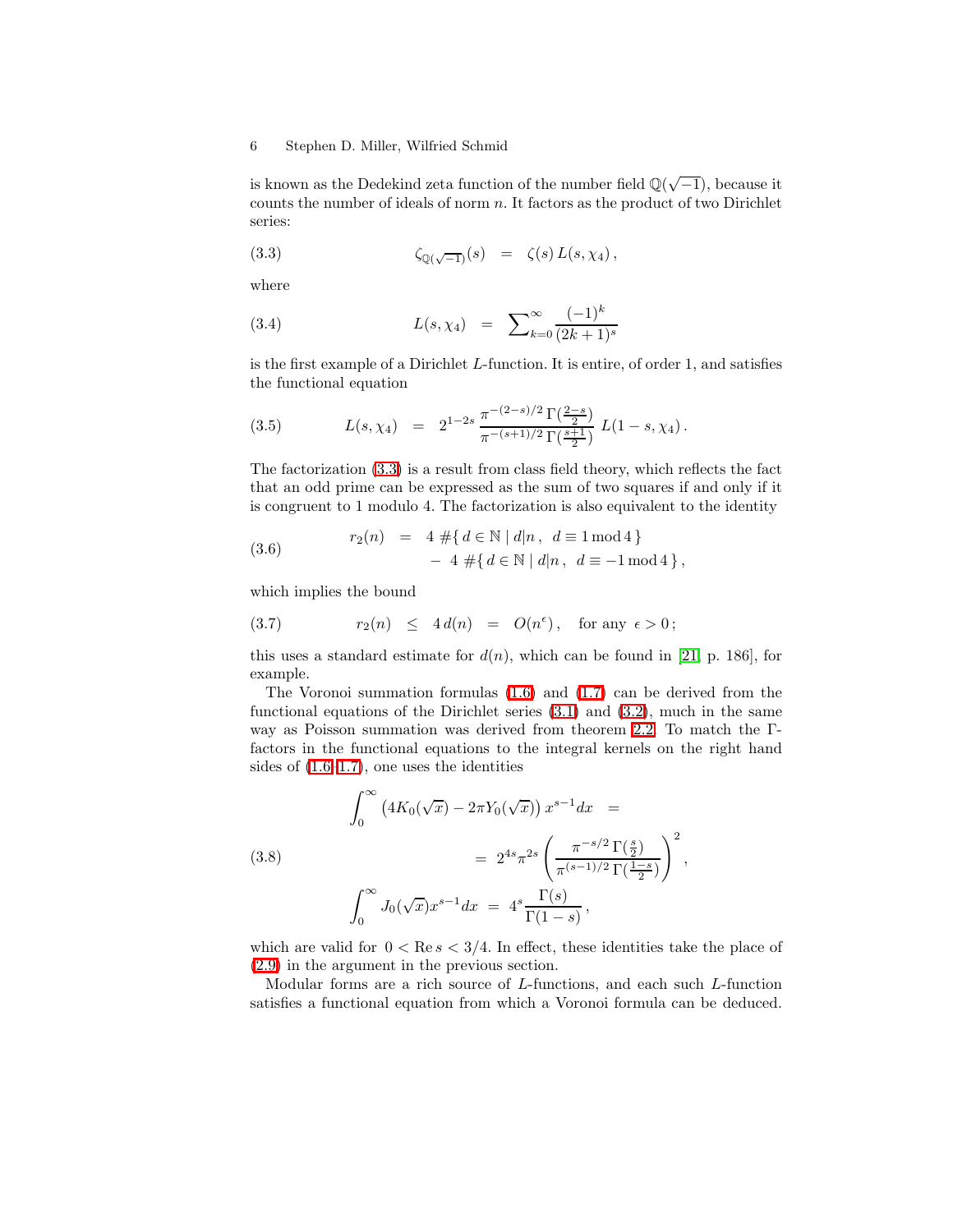<span id="page-6-0"></span>To simplify the discussion, we shall consider the case of "full level", i.e., modular forms invariant under all of  $SL(2, \mathbb{Z})$ . Recall the definition of modular form of weight k: a holomorphic function  $F: {\{\text{Im } z > 0\}} \to \mathbb{C}$  such that

(3.9) 
$$
F(z) = (cz + d)^{-k} F\left(\frac{az + b}{cz + d}\right) \text{ if } \begin{pmatrix} a & b \\ c & d \end{pmatrix} \in SL(2, \mathbb{Z})
$$
  
and  $|F(z)| = O((\text{Im } z)^N)$  as  $\text{Im } z \to \infty$ ,

for some  $N > 0$ . The invariance condition implies invariance under  $z \mapsto z + 1$  in particular, so  $F(z)$  has a Laurent expansion in powers of  $e^{2\pi i z}$ . The condition of moderate growth rules out negative powers. We may and shall exclude even the 0-th power – in other words, we shall assume  $F$  is cuspidal. Eisenstein series, which span a linear complement of the space of cuspidal modular forms, require a separate but simpler analysis. In the cuspidal case, then,

<span id="page-6-1"></span>(3.10) 
$$
F(z) = \sum_{n=1}^{\infty} a_n n^{(k-1)/2} e^{2\pi i n z}.
$$

Traditionally one denotes  $e^{2\pi i z}$  by the symbol q and calls [\(3.9\)](#page-6-0) the q-expansion, but we shall not follow that practice.

<span id="page-6-2"></span>The Dirichlet series with coefficients  $a_n$  is called the standard L-function of the modular form  $F$ ,

(3.11) 
$$
L(s, F) = \sum_{n=1}^{\infty} a_n n^{-s}.
$$

It satisfies a functional equation, which reflects the transformation law for  ${\cal F}$ with respect to  $z \mapsto -1/z$ . We should remark that the factor  $|n|^{(k-1)/2}$  in [\(3.10\)](#page-6-1) has the effect of making the functional equation relate  $L(s, F)$  to  $L(1 - s, F)$ rather than to  $L(k - s, F)$ , as is the case in the classical literature. The L-function [\(3.11\)](#page-6-2) can be "twisted", either by an additive character  $\chi$  of finite order,

<span id="page-6-4"></span><span id="page-6-3"></span>(3.12) 
$$
\chi(n) = e^{2\pi i n a/c}
$$
, with  $a, c \in \mathbb{Z}$ ,  $c \neq 0$ ,  $(a, c) = 1$ ,

or by a Dirichlet character modulo q,

(3.13) 
$$
\chi(n) = \begin{cases} \chi_q([n]) & \text{if } (n,q) = 1 \\ 0 & \text{if } (n,q) \neq 1, \end{cases}
$$
  
for some character  $\chi_q : (\mathbb{Z}/q\mathbb{Z})^* \to \mathbb{C}^*$ 

with [n] denoting the image of n in  $(\mathbb{Z}/q\mathbb{Z})^*$ . The Dirichlet series

(3.14) 
$$
L_{\chi}(s, F) = \sum_{n=1}^{\infty} \chi(n) a_n n^{-s}
$$

is the twisted L-function of  $F$ , with "additive twist" in the case of  $(3.12)$ , respectively "multiplicative twist" in the case of [\(3.13\)](#page-6-4). Multiplicative twists

,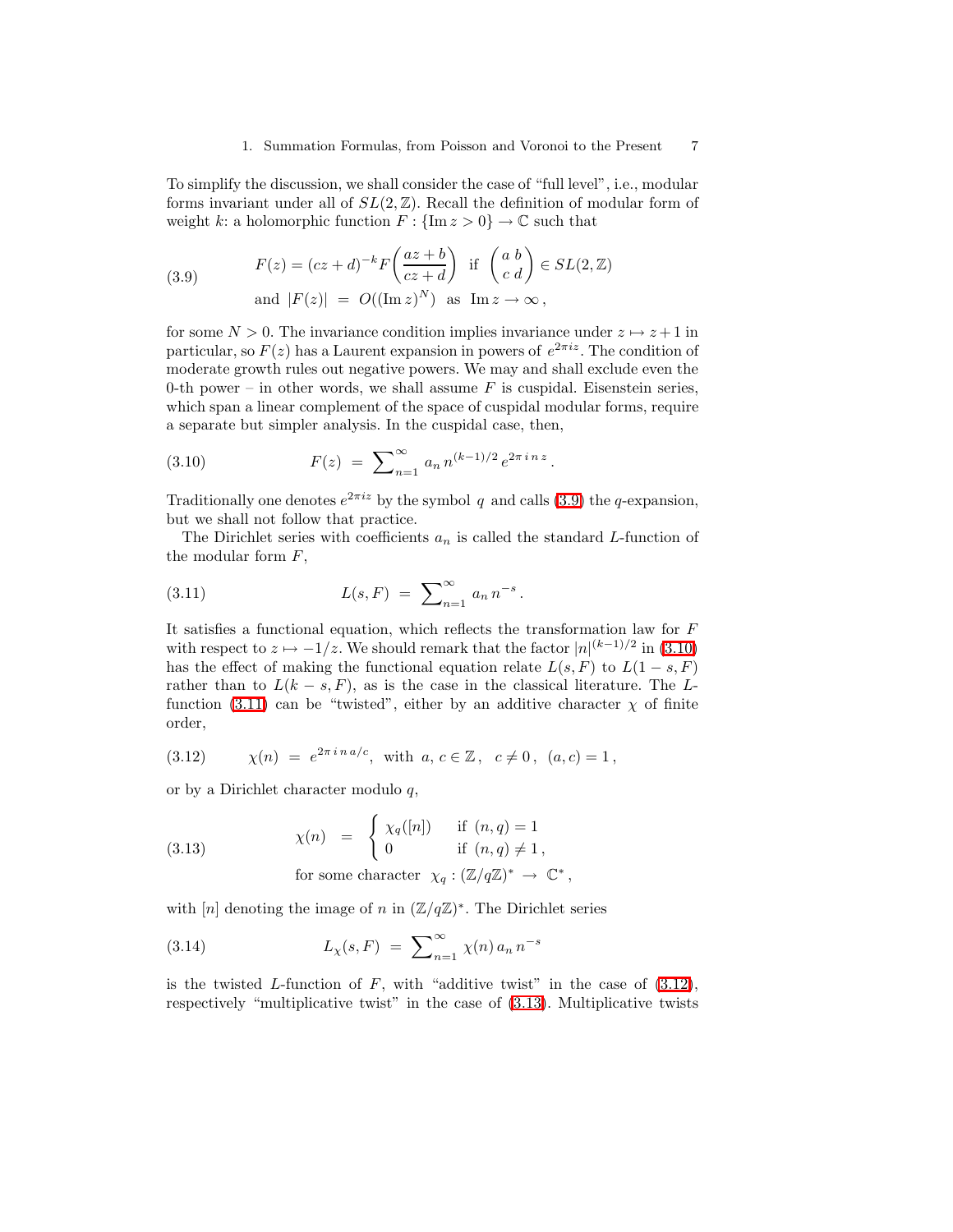have arithmetic significance. For example, multiplicatively twisted L-functions of Hecke eigenforms have Euler products and are considered special cases of Langlands L-functions. Additive twists, on the other hand, play an important role in the analytic study of L-functions.

A Dirichlet character  $\chi$  modulo q is called primitive if, in the notation of [\(3.13\)](#page-6-4),  $\chi_q$  does not arise as the pullback of a character of  $(\mathbb{Z}/q'\mathbb{Z})^*$  for some divisor  $q'$  of q. In this situation, the multiplicatively twisted L-function  $L_{\chi}(s,F)$  also satisfies a functional equation. Everything that has been said so far can be generalized in some fashion to automorphic forms on  $GL(n)$  and other higher rank groups. Not so the assertion that the additively twisted L-function  $L_{\chi}(s, F)$ satisfies a functional equation, which is true for  $GL(2)$  but fails already for  $GL(3)$ .

Maass forms are eigenfunctions of the Laplace operator on the upper half plane, of moderate growth, invariant under the natural action of  $SL(2, \mathbb{Z})$  or more generally, invariant under a subgroup  $\Gamma \subset SL(2,\mathbb{Z})$  of finite index. Just as in the case of modular forms, one can attach L functions to Maass forms. These L-functions, both with multiplicative and additive twists, again satisfy functional equations.

In 1930, Wilton proved a Voronoi summation formula for the modular form  $\Delta$ , the essentially unique cusp form of weight 12. Wilton's argument applies to any cuspidal modular form, even with additive twist. It can also be adapted to Maass forms. The reason, of course, is the functional equation for the additively twisted L-functions, which is used in the same way as the functional equations for  $\zeta(s)$ ,  $\zeta^2(s)$ , and  $\zeta_{\mathbb{Q}(\sqrt{-1})}(s)$ . This type of argument does not extend to groups beyond  $GL(2)$ , however, since then additively twisted L-functions no longer satisfy functional equations. Recently we were able to prove a Voronoi formula for  $GL(3)$  with representation-theoretic arguments [\[19\]](#page-20-7). It seems clear that our argument works for  $GL(n)$ .

In the next section we state the Voronoi summation formula for modular forms and Maass forms and then sketch a proof. Our argument is essentially different from the usual arguments, in that it works directly with automorphic forms; in effect, it is an adaptation to  $GL(2)$  of our argument for  $GL(3)$ . We go on to discuss our GL(3)-formula in section [5.](#page-12-0)

## 4 Voronoi Summation for GL(2)

Cuspidal Maass forms and cuspidal modular forms for  $\Gamma = SL(2,\mathbb{Z})$  correspond to embeddings of, respectively, principal series and discrete series representations into  $L^2(\Gamma \backslash SL(2, \mathbb{R}))$ . Let us begin with some quite general remarks about discrete summands in  $L^2(\Gamma \backslash G)$ .

Initially G will denote an arbitrary unimodular Lie group of type I,  $\Gamma \subset G$  a discrete subgroup, and  $\omega$  :  $Z_G \to \mathbb{C}^*$  a unitary character of  $Z_G$  = center of G.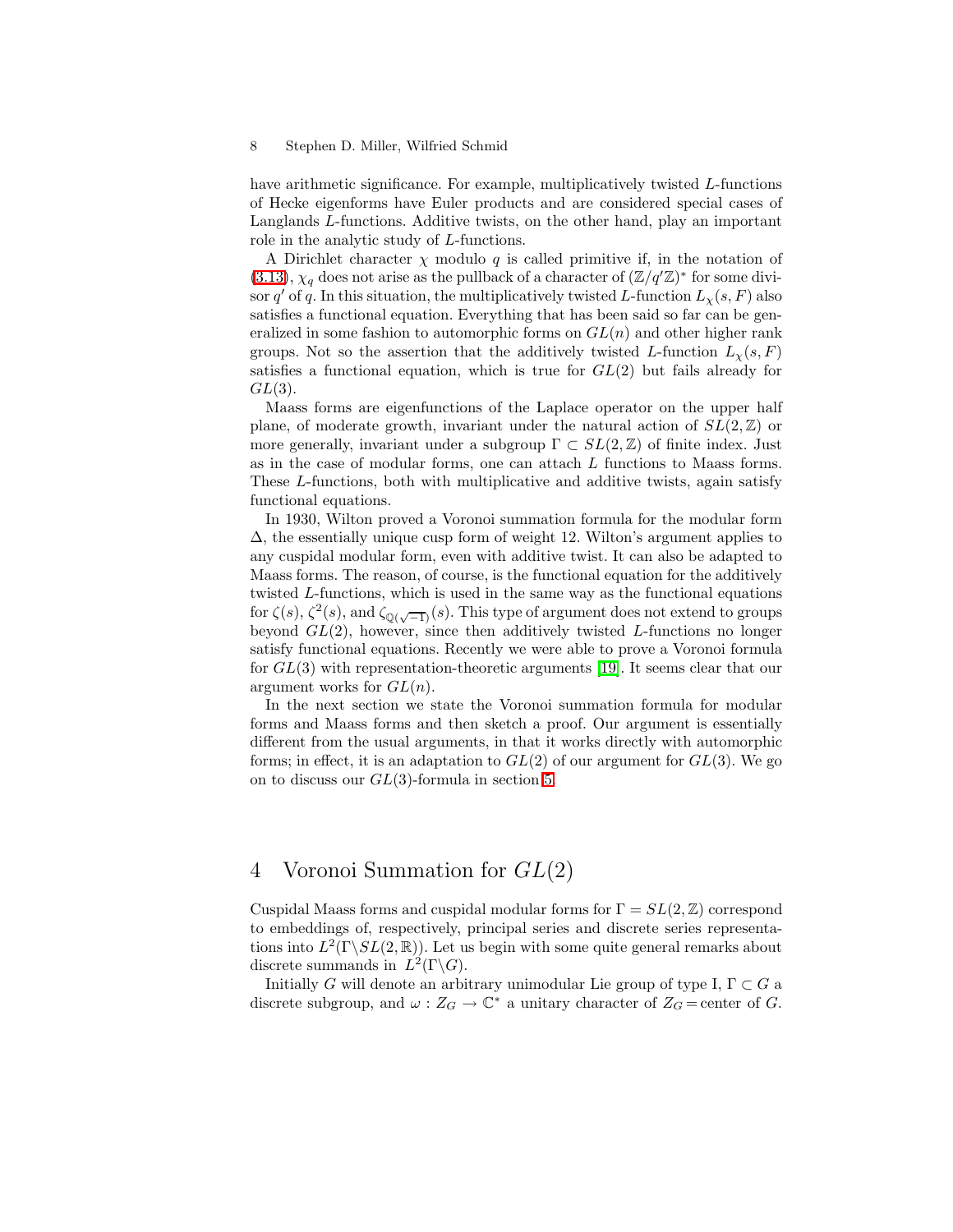<span id="page-8-4"></span>Then G acts unitarily on

(4.1) 
$$
L^2_{\omega}(\Gamma \backslash G) = \{ f \in L^2_{\text{loc}}(\Gamma \backslash G) \mid f(gz) = \omega(z) f(g) \text{ for } z \in Z_G, \text{ and } \int_{\Gamma \backslash G/Z_G} |f|^2 dg < \infty \}.
$$

If  $(\pi, V)$  is an irreducible unitary representation of G and

(4.2) 
$$
j: V \hookrightarrow L^2_{\omega}(\Gamma \backslash G)
$$

a G-invariant embedding, the subspace  $V^{\infty} \subset V$  of  $C^{\infty}$  vectors gets mapped to Γ-invariant smooth functions on G, which can be evaluated at the identity. Thus

(4.3) 
$$
\tau_j: V^{\infty} \longrightarrow \mathbb{C}, \quad \tau_j(v) = j(v)(e),
$$

<span id="page-8-0"></span>is a well defined, Γ-invariant linear map. Since  $j(v)(e)$  can be bounded in terms of finitely many  $L^2$  derivatives, one can show that  $\tau_j$  is continuous with respect to the natural topology on  $V^{\infty}$ . In short,  $\tau_i$  can be regarded as a Γ-invariant distribution vector for the unitary representation  $(\pi', V')$  dual to  $(\pi, V)$ ,

(4.4) τ<sup>j</sup> ∈ (V ′−∞) Γ .

We shall call  $\tau_i$  the automorphic distribution corresponding to the embedding j. It determines j completely since  $j(v)(g) = j(\pi(g)v)(e) = \tau_i(\pi(g)v)$  for any v in the dense subspace  $V^{\infty} \subset V$ . Our discussion will focus on  $\tau_i$ . To simplify the notation, we switch the roles of  $(\pi, V)$  and  $(\pi', V')$ ; from now on,

<span id="page-8-3"></span>(4.5) 
$$
j: V' \hookrightarrow L^2_{\omega^{-1}}(\Gamma \backslash G), \quad \tau_j \in (V^{-\infty})^{\Gamma}.
$$

This is legitimate since integration over  $\Gamma \backslash G/Z_G$  sets up a nondegenerate pairing between  $L^2_{\omega}(\Gamma \backslash G)$  and  $L^2_{\omega^{-1}}(\Gamma \backslash G)$ .

We now specialize our hypotheses to the case of  $G = SL(2,\mathbb{R})$  and  $\Gamma =$  $SL(2, \mathbb{Z})$ . Since  $\Gamma$  contains  $Z_G$ , only discrete series representations with even minimal weight and even principal series representations can occur as summands in [\(4.4\)](#page-8-0). Discrete series representations have realizations as subrepresentations of non-unitary principal series representations. According to a result of Casselman and Wallach [\[1\]](#page-19-2) – whose specialization to  $G = SL(2, \mathbb{R})$  can be verified directly – the assignment  $V \mapsto V^{-\infty}$  is an exact functor. Thus, even when  $\pi$  is a representation of the discrete series, the automorphic distribution  $\tau_j$  may be regarded as a distribution vector for a (possibly reducible) even principal series representation. As model for even principal series representations we take

<span id="page-8-2"></span><span id="page-8-1"></span>(4.6) 
$$
V_{\nu}^{\infty} = \{ f \in C^{\infty}(\mathbb{R}) \mid |x|^{2\nu - 1} f(1/x) \in C^{\infty}(\mathbb{R}) \},
$$

with  $\nu \in \mathbb{C}$  as representation parameter. The group G acts via

(4.7) 
$$
(\pi_{\nu}(g)f)(x) = |cx+d|^{2\nu-1} f(\frac{ax+b}{cx+d}) \text{ if } g^{-1} = \begin{pmatrix} a & b \\ c & d \end{pmatrix}.
$$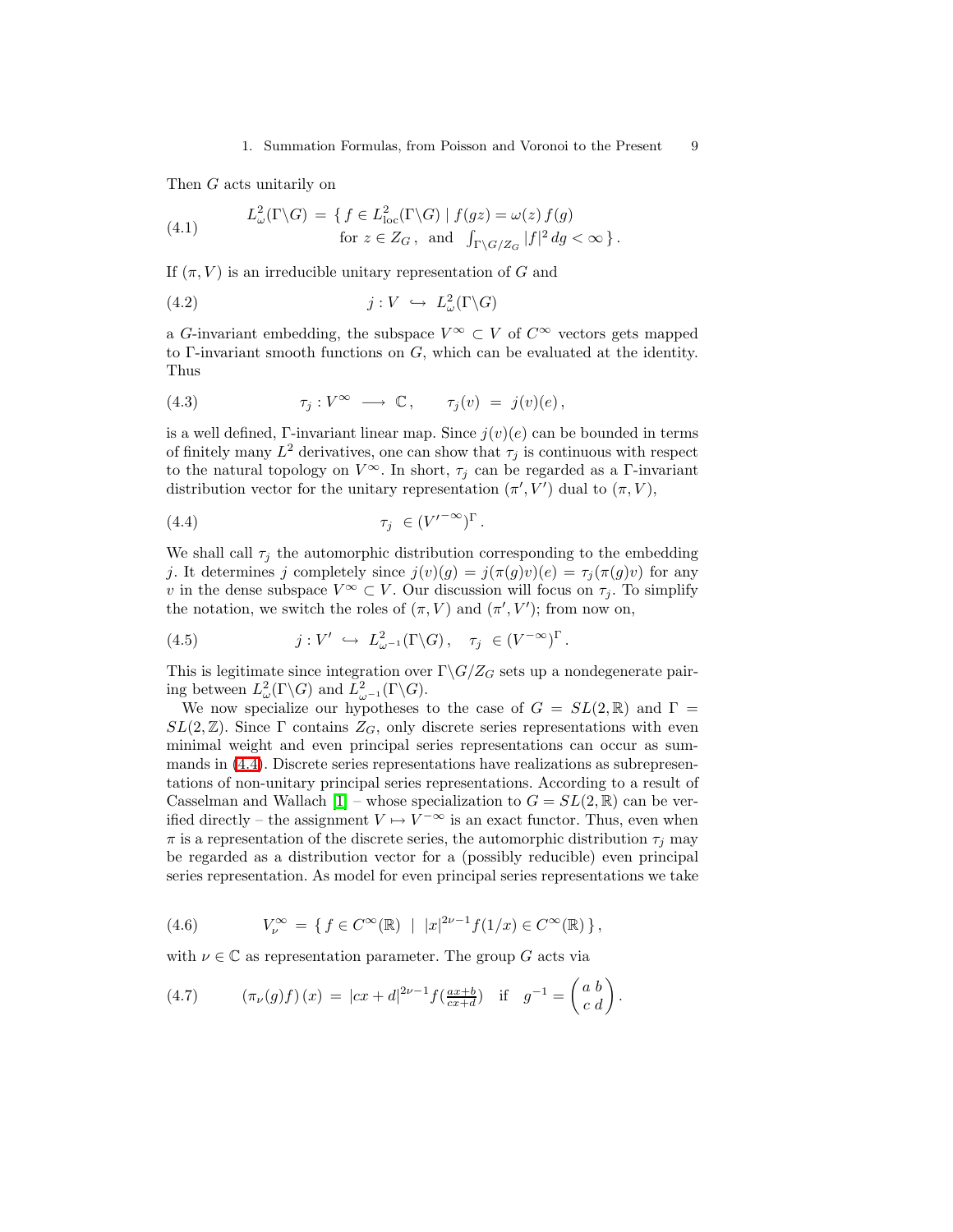The resulting representation is irreducible whenever  $\nu \notin \mathbb{Z} + 1/2$ ; in that case  $\pi_{\nu} \simeq \pi_{-\nu}$ . If  $\nu = 1/2 - k \in \mathbb{Z} + 1/2$  is negative,  $V_{\nu}^{\infty}$  contains two discrete series representations as subrepresentations and has a  $(2k-1)$ -dimensional quotient, whereas  $V^{\infty}_{-\nu}$  has a  $(2k-1)$ -dimensional subrepresentation and two discrete series quotients.

<span id="page-9-2"></span>In contrast to [\(4.6\)](#page-8-1), the restriction map from the space of distribution vectors  $V_{\nu}^{-\infty}$  to  $C^{-\infty}(\mathbb{R})$  is not injective: a distribution on a manifold is not determined by its restriction to a dense open subset. Still, in terms of the restriction map

(4.8) 
$$
V_{\nu}^{-\infty} \longrightarrow C^{-\infty}(\mathbb{R}),
$$

the action of G is given by the formula [\(4.7\)](#page-8-2) at all points  $x \in \mathbb{R}$  such that  $cx + d \neq 0.$ 

<span id="page-9-0"></span>We now suppose that  $\tau_j \in (V_\nu^{-\infty})^\Gamma$  is a cuspidal automorphic distribution – i.e., an automorphic distribution corresponding to a cuspidal embedding [\(4.5\)](#page-8-3). The automorphy with respect to  $\Gamma$  implies in particular that  $\tau_j$  is periodic of period 1. Consequently its restriction to R has a Fourier expansion

(4.9) 
$$
\tau_j(x) = \sum_{n \neq 0} a_n |n|^{-\nu} e^{2\pi i n x},
$$

whose constant term vanishes because of the assumption of cuspidality. In the case of an embedding of a discrete series representation,  $a_n = 0$  for either all positive or all negative indices  $n$ . In the case of a principal series representation, the parameter  $\nu$  is determined only up to sign. The two possible choices determine different distributions in  $C^{-\infty}(\mathbb{R})$ , which are related by the standard intertwining operator. One can show that the coefficients  $a_n$  corresponding to the two choices agree up to a multiplicative constant – that is accomplished by the factor  $|n|^{-\nu}$  in [\(4.9\)](#page-9-0). If  $\tau_j$  satisfies the conditions of automorphy under  $\Gamma$ and cuspidality, then so does  $x \mapsto \tau_j(-x)$ . For discrete series representations, this operation switches the roles of the two subrepresentations in the ambient  $V_{\nu}^{-\infty}$ . In the Maass case, on the other hand, this operation allows us to consider even and odd automorphic distributions separately. In other words, in the Maass case we may and shall assume

<span id="page-9-3"></span>(4.10) 
$$
\tau_j(-x) = (-1)^{\eta} \tau_j(x) \qquad (\eta \in \mathbb{Z}/2\mathbb{Z}).
$$

When this condition is imposed, the  $a_n$  for  $n > 0$  determine also the  $a_n$  with negative index, and

(4.11) 
$$
L(s, \tau_j) = \sum_{n=1}^{\infty} a_n n^{-s}
$$

is the standard L-function of the cuspidal modular form or Maass form corresponding to the embedding [\(4.5\)](#page-8-3); one sees this most easily by identifying the action of the Hecke operators on the Fourier series [\(4.9\)](#page-9-0).

<span id="page-9-1"></span>For the statement of the Voronoi formula for  $GL(2)$ , we fix an automorphic distribution  $\tau_j$  as above, as well as integers a,  $\bar{a}$ , c such that  $c \neq 0$ ,  $(a, c) = 1$ , and  $\bar{a}a \equiv 1$  modulo c.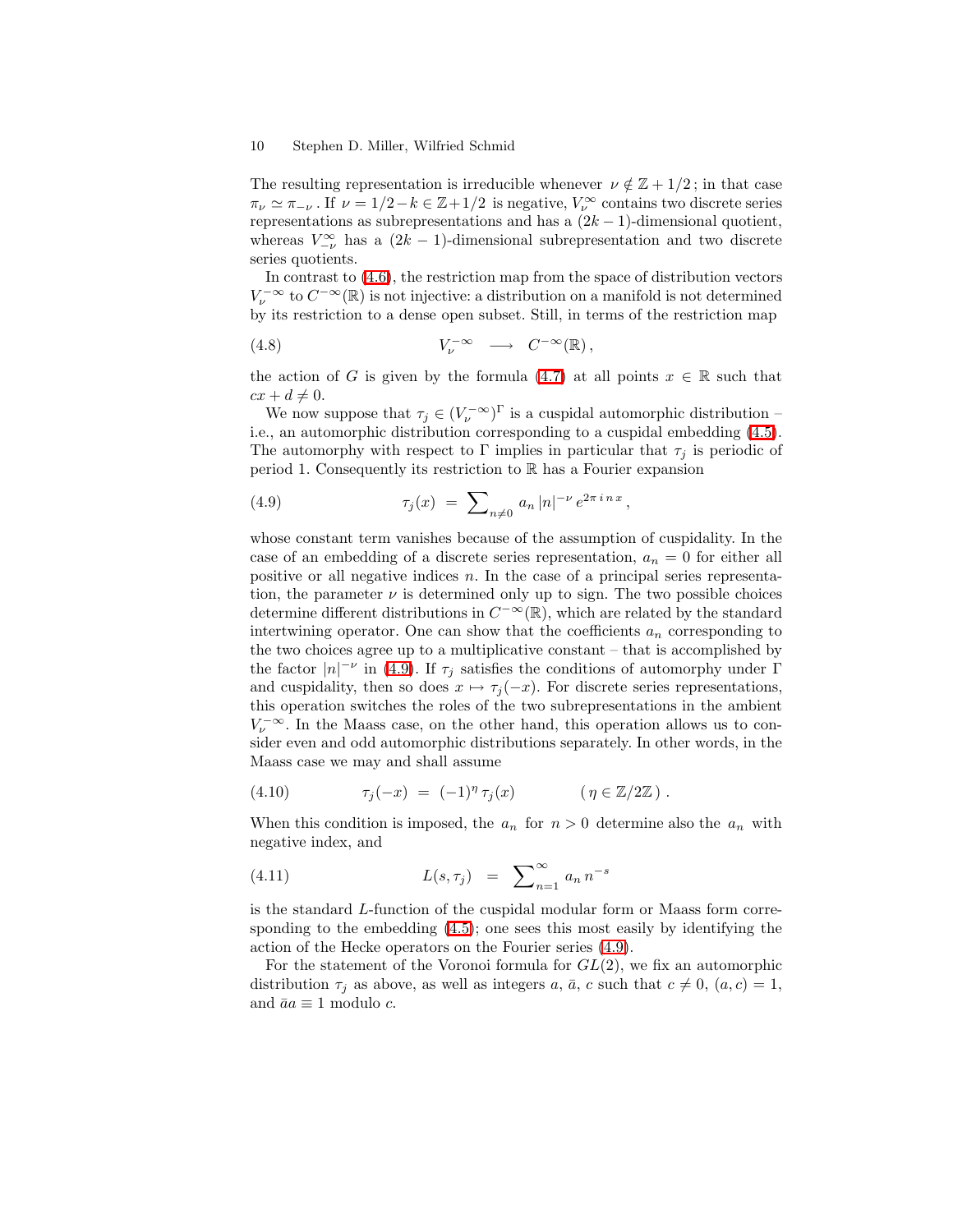**4.12 Theorem.** [\[2,](#page-19-3) [11,](#page-20-8) [15\]](#page-20-9) If the Schwartz function  $f \in \mathcal{S}(\mathbb{R})$  vanishes to infinite order at the origin,

$$
\sum_{n\neq 0} a_n e^{-2\pi i n a/c} f(n) = |c| \sum_{n\neq 0} \frac{a_n}{|n|} e^{2\pi i n \bar{a}/c} F(n/c^2),
$$

with F described by the conditionally convergent integral

$$
F(t) = \iint_{\mathbb{R}^2} f(x_1 x_2/t) |x_1|^{\nu} |x_2|^{-\nu} e^{-2\pi i (x_1 + x_2)} dx_1 dx_2.
$$

Care must be taken in interpreting the integral expression for  $F$ . When the integration is performed in the indicated order – first with respect to  $x_1$ , then with respect to  $x_2$  – the inner integral converges absolutely, but the outer integral only conditionally, and only when  $\text{Re}\nu > 0$ . For other values of  $\nu$ , the integral retains meaning by analytic continuation. Alternatively  $F$  can be characterized by a formula for its Mellin transform in terms of the Mellin transform of  $f$ ; this is the form in which the theorem is usually stated. The proof shows that F and all of its derivatives decay rapidly as  $|x| \to \infty$ . At the origin F has certain mild singularities; see [\[19\]](#page-20-7) for details.

The Voronoi summation formula for  $GL(2)$  has become an essential tool in analytic number theory, for problems such as sub-convexity of automorphic Lfunctions or the analysis of the Petersson and Kuznetsov trace formulas. In all the applications the presence of the additive twist plays a critical role. A formal application of the theorem with  $f(x) = (\operatorname{sgn} x)^{\eta} |x|^{-s}$  – which is not covered by the hypotheses, of course – gives the functional equation for the  $L$ -function with additive twists. In fact, the proof that we shall sketch can be adapted to deal even with this "illegitimate" choice of test function. The functional equation for multiplicative twists can be deduced by taking appropriate linear combinations of the additively twisted functional equation. Conversely, the functional equation with multiplicative twist implies the equation with additive twist, and that in turn can be used to establish the summation formula, along the lines of the arguments in section  $2 \; [2, 11, 15]$  $2 \; [2, 11, 15]$  $2 \; [2, 11, 15]$  $2 \; [2, 11, 15]$ .

For  $GL(3)$ , the passage from multiplicative to additive twists is far more subtle; in fact, additively twisted L-functions for  $GL(3)$  do not satisfy functional equations, as was pointed out already. This has been the obstacle to a Voronoi formula for  $GL(3)$  in the past. Our proof of the  $GL(3)$  formula in [\[19\]](#page-20-7) overcomes the obstacle by working directly with the automorphic distribution. We shall now sketch a proof of theorem [4.12](#page-9-1) by adapting our argument in [\[19\]](#page-20-7) to the case of  $SL(2,\mathbb{R})$ .

<span id="page-10-0"></span>Because of the hypotheses of the theorem, there exits  $b \in \mathbb{Z}$  such that  $a\bar{a} =$  $1 + bc$ . The  $2 \times 2$  matrix  $\gamma$  with entries  $\bar{a}$ , b, c, a lies in Γ. We now use the formula [\(4.7\)](#page-8-2) to make the automorphy of  $\tau_j$  under  $\gamma$  explicit, then substitute  $x - a/c$  for x, which results in the equation

(4.13) 
$$
\tau_j(x - \frac{a}{c}) = |cx|^{2\nu - 1} \tau_j(\frac{\bar{a}}{c} - \frac{1}{c^2x}).
$$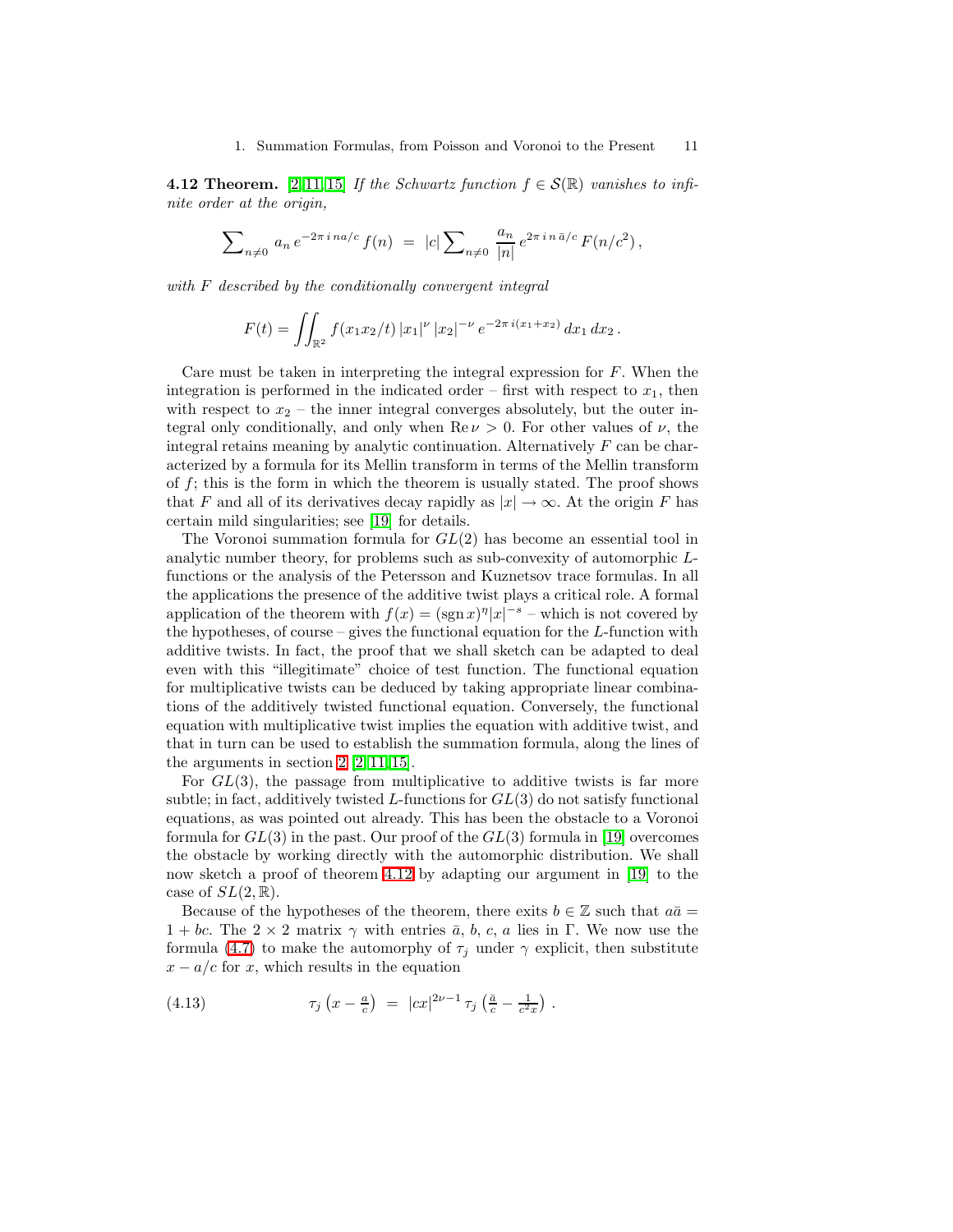We integrate this equality of tempered distributions against a test function  $q$ in the Schwartz space  $\mathcal{S}(\mathbb{R})$ . On one side, using the Fourier expansion [\(4.9\)](#page-9-0), we get

(4.14)  
\n
$$
\int_{\mathbb{R}} \tau_j(x - \frac{a}{c}) g(x) dx =
$$
\n
$$
= \int_{\mathbb{R}} \sum_{n \neq 0} a_n |n|^{-\nu} e^{2\pi i n (x - a/c)} g(x) dx
$$
\n
$$
= \sum_{n \neq 0} a_n |n|^{-\nu} e^{-2\pi i n a/c} \hat{g}(-n).
$$

The other side of  $(4.13)$  appears to be ill defined at  $x = 0$ . However, the fact that  $\tau_j$  is periodic without constant term implies that this distribution can be expressed as the  $N$ -th derivative of a bounded continuous function for every sufficiently large integer N. This fact, coupled with an integration-by-parts argument, can be used to show that the distribution  $\tau_i(1/x)$  has a canonical extension across the origin. With this interpretation, [\(4.13\)](#page-10-0) remains valid even at  $x = 0$ ; roughly speaking, the cuspidality hypothesis rules out the delta function or derivatives of the delta function from contributing to the expression for of  $\tau_j$  at infinity. In short, the formal computation

<span id="page-11-0"></span>
$$
\int_{\mathbb{R}} |cx|^{2\nu-1} \tau_j \left(\frac{\bar{a}}{c} - \frac{1}{c^2 x}\right) g(x) dx =
$$
\n
$$
= |c|^{2\nu-1} \int_{\mathbb{R}} |x|^{2\nu-1} \sum_{n \neq 0} a_n |n|^{-\nu} e^{2\pi i n c^{-2} (\bar{a}c - 1/x)} g(x) dx
$$
\n
$$
= |c|^{2\nu-1} \sum_{n \neq 0} a_n |n|^{-\nu} \int_{\mathbb{R}} |x|^{2\nu-1} e^{2\pi i n c^{-2} (\bar{a}c - 1/x)} g(x) dx
$$

can be made rigorous [\[20\]](#page-20-10).

Let  $f \in \mathcal{S}(\mathbb{R})$  be a Schwartz function which vanishes to infinite order at  $x = 0$ , as in the statement of the theorem. Then  $g(x) = \int_{\mathbb{R}} f(y)|y|^{\nu} e(-xy) dy$  is also a Schwartz function, and  $f(x) = |x|^{-\nu} \hat{g}(-x)$ . With this choice of g, [\(4.13](#page-10-0)[–4.15\)](#page-11-0) imply

$$
\sum_{n\neq 0} a_n e^{-2\pi i n a/c} f(n) =
$$
\n
$$
= \sum_{n\neq 0} a_n \frac{|c|^{2\nu-1}}{|n|^{\nu}} \iint_{\mathbb{R}^2} f(y) |y|^{\nu} |x|^{2\nu-1} e^{2\pi i (n\bar{a}/c - n/c^2 x - xy)} dy dx
$$
\n
$$
= \sum_{n\neq 0} a_n \frac{|c|^{2\nu-1}}{|n|^{\nu}} \iint_{\mathbb{R}^2} f(y) |y|^{\nu} |x|^{-2\nu-1} e^{2\pi i (n\bar{a}/c - n/c^2 x - y/x)} dy dx
$$
\n
$$
= \sum_{n\neq 0} a_n \frac{|c|^{2\nu-1}}{|n|^{\nu}} \iint_{\mathbb{R}^2} f(xy) |y|^{\nu} |x|^{-\nu} e^{2\pi i (n\bar{a}/c - n/c^2 x - y)} dy dx
$$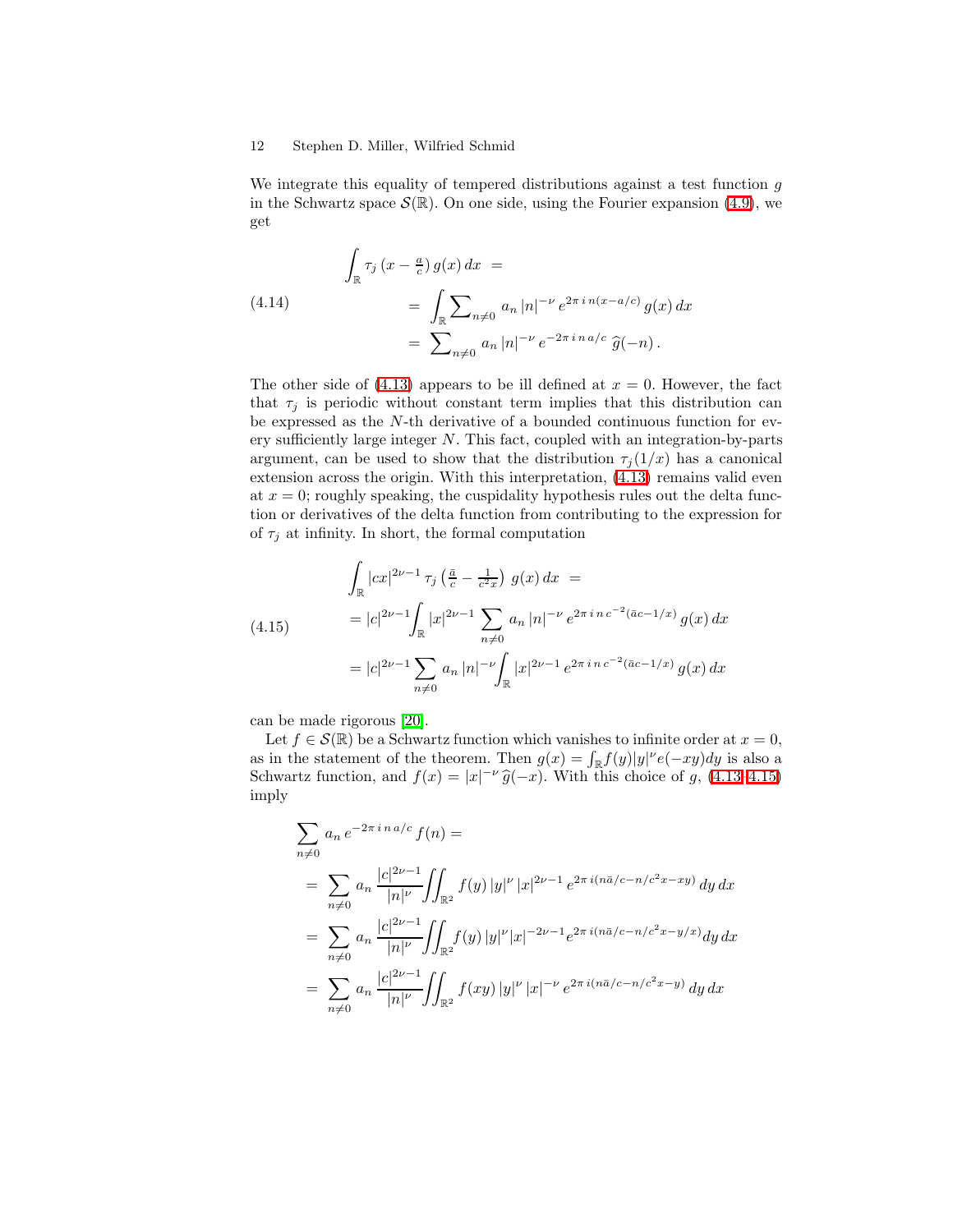$$
= \sum_{n\neq 0} a_n \frac{|c|}{|n|} \iint_{\mathbb{R}^2} f(c^2xy/n) |y|^{\nu} |x|^{-\nu} e^{2\pi i (n\bar{a}/c - x - y)} dy dx
$$
  
=  $|c| \sum_{n\neq 0} \frac{a_n}{|n|} e^{2\pi i n\bar{a}/c} \iint_{\mathbb{R}^2} f(c^2xy/n) |y|^{\nu} |x|^{-\nu} e^{-2\pi i (x+y)} dy dx.$ 

Setting  $t = nc^{-2}$  and changing the symbols for the variables of integration we get the statement of the theorem.

# <span id="page-12-0"></span>5 The  $GL(3)$  summation formula

The discussion in the beginning of the previous section applies also to the setting of  $G = GL(3, \mathbb{R})$ ,  $\Gamma = GL(3, \mathbb{Z})$ . Now G has one dimensional center, so the central character  $\omega$  in [\(4.1–](#page-8-4)[4.5\)](#page-8-3) is necessary – without it, the space of  $\Gamma$ -invariant  $L^2$  functions would vanish.

As in the case of  $SL(2,\mathbb{R})$ , every cuspidal automorphic distribution can be regarded as a distribution vector for some principal series representation; this assertion depends on the Casselman embedding theorem and the Casselman-Wallach exactness theorem for spaces of distribution vectors. Not-necessarilyunitary principal series representations of G with unitary central character correspond to parameters  $(\lambda, \delta)$ ,

(5.1) 
$$
\lambda = (\lambda_1, \lambda_2, \lambda_3) \in \mathbb{C}^3, \quad \delta = (\delta_1, \delta_2, \delta_3) \in (\mathbb{Z}/2\mathbb{Z})^3, \sum_j \text{Re}\,\lambda_j = 0.
$$

The  $\delta_i$  specify the inducing character on the component group of the diagonal Cartan subgroup, and the  $\lambda_i$  are normalized so that the Weyl group action fixes  $\lambda = 0$  and  $\rho = (1, 0, -1)$  is the half-sum of the positive roots. The condition  $\sum_j \text{Re } \lambda_j = 0$  reflects the requirement that  $Z_G$  must act unitarily. As model for  $V_{\lambda,\delta}^{\infty}$  we take the space of smooth functions on

<span id="page-12-1"></span>(5.2) 
$$
N_{+} = \left\{ \begin{array}{c} \begin{pmatrix} 1 & x & z \\ 0 & 1 & y \\ 0 & 0 & 1 \end{pmatrix} \; \end{array} \middle| \; x, y, z \in \mathbb{R} \right\} \subset GL(3, \mathbb{R})
$$

with an appropriate regularity condition at "infinity" and an action  $\pi_{\lambda,\delta}$  of G involving a factor of automorphy. In analogy to [\(4.8\)](#page-9-2), there is a natural restriction map

(5.3) 
$$
V_{\lambda,\delta}^{-\infty} \longrightarrow C^{-\infty}(N_+).
$$

The subgroup  $N_+ \subset G$  acts by translation, without factor of automorphy, via this restriction map.

We now consider a particular cuspidal automorphic distribution  $\tau_j \in V_{\lambda,\delta}^{-\infty}$ . By restriction to  $N_+$ , and in terms of the coordinates x, y, z in [\(5.2\)](#page-12-1), we may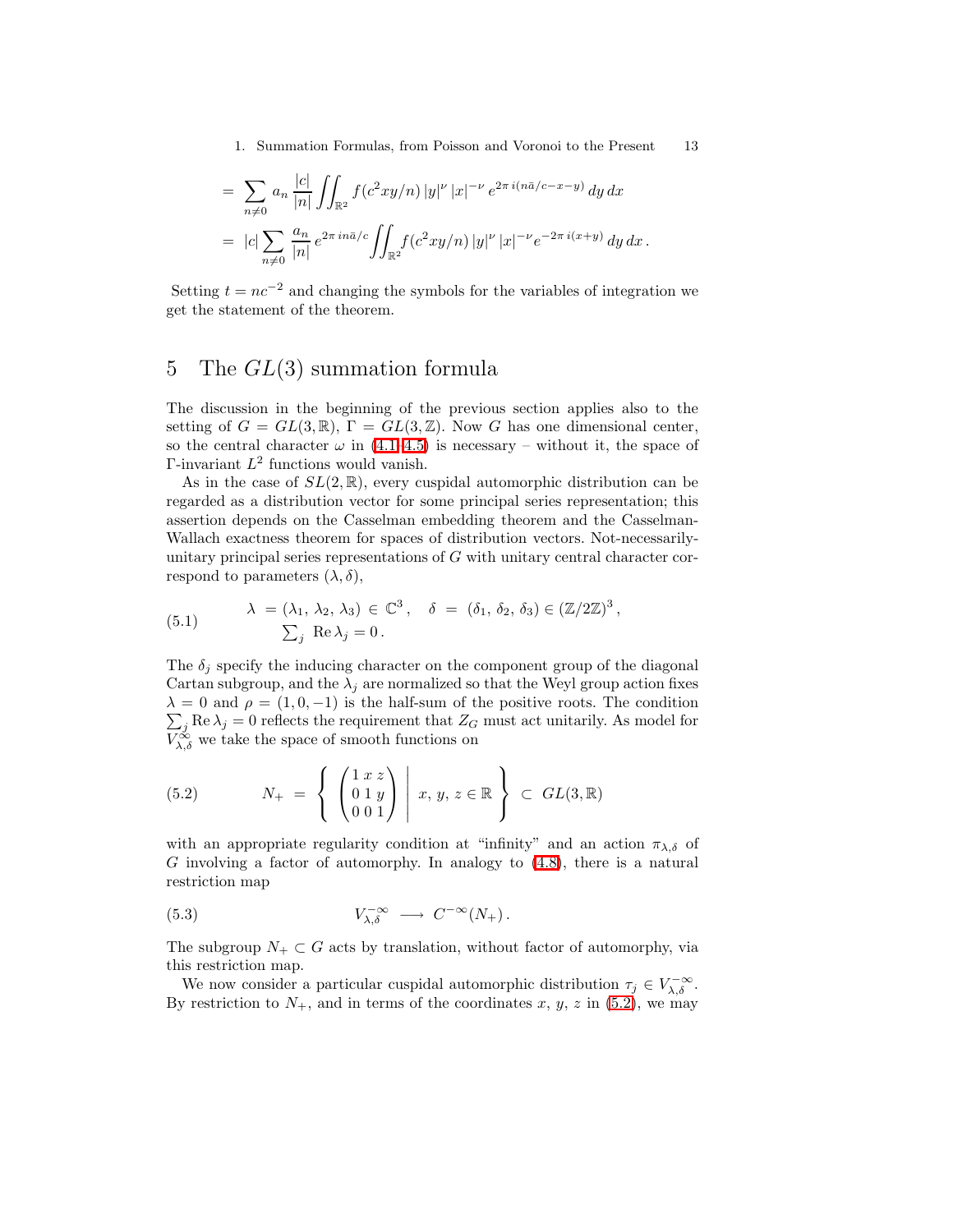think of  $\tau_i$  as a distribution in these variables. Naively speaking, the restriction to  $N_+$  does not determine  $\tau_i$ , but the Γ-automorphy of  $\tau_i$  ensures that no information is lost. The invariance under  $N_+ \cap \Gamma$  allows us to regard  $\tau_j(x, y, z)$ as a distribution on the compact manifold  $(N_+ \cap \Gamma) \backslash N_+$ . As such, it has a Fourier decomposition with respect to the right action of  $N_{+}$ :

(5.4) 
$$
\tau_j(x, y, z) = \sum_{m,n \neq 0} \frac{|n|^{\lambda_3} (\text{sgn } n)^{\delta_3}}{|m|^{\lambda_1} (\text{sgn } m)^{\delta_1}} a_{m,n} e^{2\pi i (mx + ny)} + \dots;
$$

here we have written out the abelian part of the decomposition explicitly, but the remaining components – those on which the center of  $N_{+}$  acts according to a non-trivial character – are summarily denoted by  $\dots$ . The cuspidality of  $\tau_i$ accounts for the absence of abelian terms indexed by  $(0, n)$  or  $(m, 0)$ . The powers of |m|, |n| and the signs play the same role as the factor  $|n|^{-\nu}$  in [\(4.9\)](#page-9-0) – they make the coefficients independent of the choice of Casselman embedding, up to universal multiplicative factors. With this normalization of the coefficients,

(5.5) 
$$
L(s, \tau_j) = \sum_{n=1}^{\infty} a_{1,n} n^{-s}, \quad L(s, \tilde{\tau}_j) = \sum_{n=1}^{\infty} a_{n,1} n^{-s}
$$

are the standard L-functions of the automorphic representation corresponding to  $\tau_j$  and the dual automorphic representation; the latter corresponds to the dual automorphic distribution  $\tilde{\tau}_j$  whose abelian Fourier coefficients agree with those of  $\tau_i$  except for a transposition of the indices.

The statement of our Voronoi formula for  $GL(3)$  is entirely analogous to that for  $GL(2)$ . It involves the Kloosterman sum

(5.6) 
$$
S(m, n; c) = \sum_{x \in (\mathbb{Z}/c\mathbb{Z})^*} e^{2\pi i (mx + n\bar{x})/c} \quad (m, n, c \in \mathbb{Z}, c \neq 0);
$$

<span id="page-13-0"></span>in the summation,  $\bar{x}$  denotes an integer which represents the multiplicative inverse of x modulo c.

**5.7 Theorem.** Let  $f \in \mathcal{S}(\mathbb{R})$  be a Schwartz function which vanishes to infinite order at the origin, or more generally, a function on  $\mathbb{R} - \{0\}$  such that  $(\operatorname{sgn} x)^{\delta_3}|x|^{-\lambda_3}f(x) \in \mathcal{S}(\mathbb{R})$ . Then for  $(a, c) = 1, c \neq 0$ ,  $\bar{a}a \equiv 1 \pmod{c}$  and  $q>0,$ 

$$
\sum_{n\neq 0} a_{q,n} e^{-2\pi i n a/c} f(n) =
$$
\n
$$
= \sum_{d|cq} \left| \frac{c}{d} \right|^{1-\lambda_1-\lambda_2-\lambda_3} \sum_{n\neq 0} \frac{a_{n,d}}{|n|} S(q\bar{a}, n; qc/d) F\left(\frac{nd^2}{c^3q}\right),
$$

where

$$
F(t) = \int_{\mathbb{R}^3} f\left(\frac{x_1 x_2 x_3}{t}\right) \prod_{j=1}^3 \left(e^{-2\pi i x_j} |x_j|^{-\lambda_j} (\text{sgn}\, x_j)^{\delta_j}\right) dx_3 \, dx_2 \, dx_1.
$$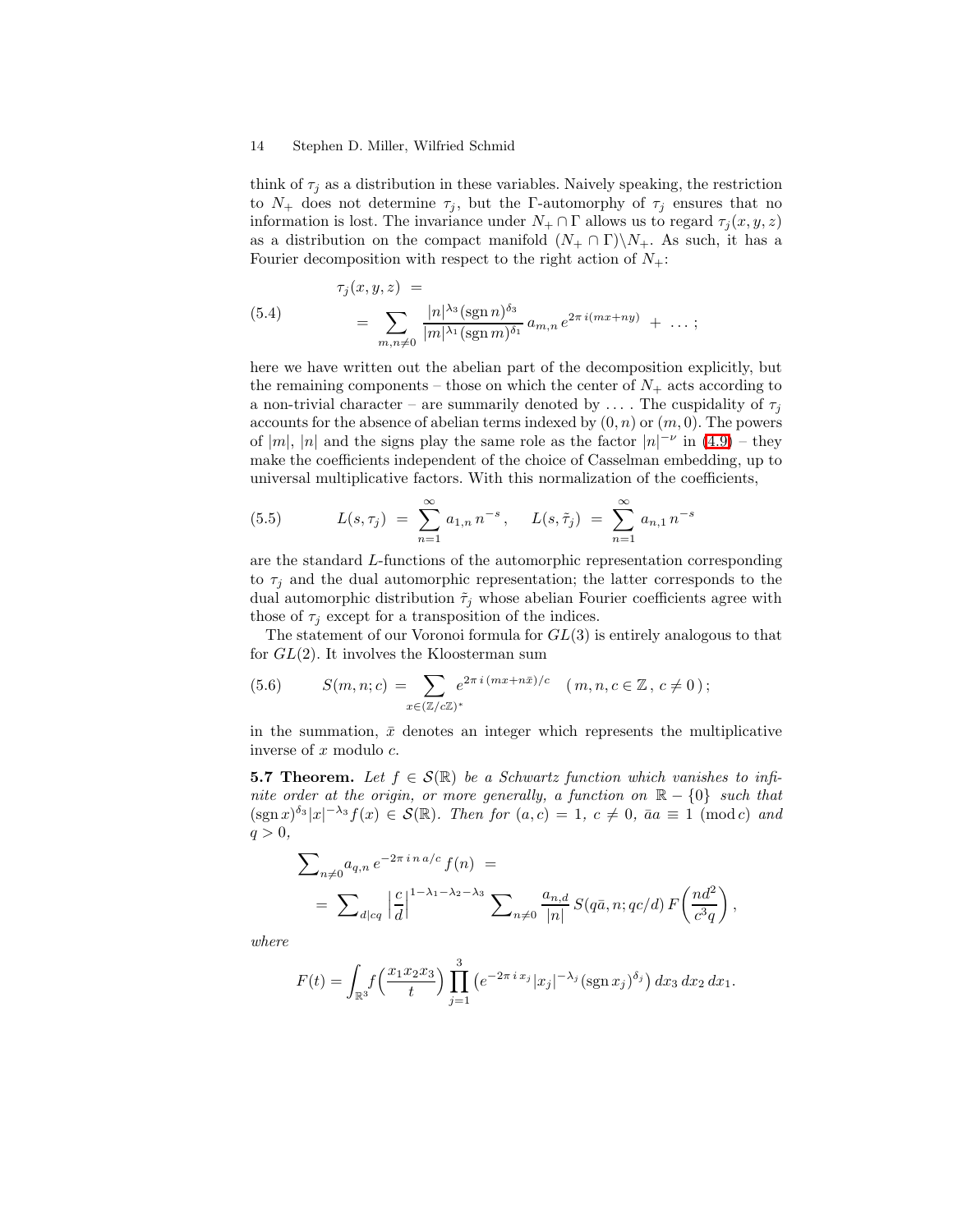The integral defining  $F$  converges when performed as repeated integral in the indicated order – i.e., with  $x_3$  first, then  $x_2$ , then  $x_1$  – and provided Re  $\lambda_1$  >  $\text{Re }\lambda_2$  >  $\text{Re }\lambda_3$ ; it has meaning for arbitrary values of  $\lambda_1$ ,  $\lambda_2$ ,  $\lambda_3$  by analytic continuation. As in the case of  $GL(2)$ , the function F and all its derivatives decay rapidly as  $|x| \to \infty$ , but F has a mild singularity at the origin. One can also characterize  $F$  in terms of its Mellin transform [\[19\]](#page-20-7).

While the statement of the theorem only involves the abelian Fourier coefficients, the proof uses the non-abelian coefficients in an essential way. The invariance of  $\tau_j$  under the two simple Weyl reflections – which have representatives in Γ – translates into relations between the abelian and non-abelian coefficients. Additive twists show up transparently in these relations. A careful analysis then leads to the summation formula. Variants of these arguments can be used to prove the functional equations for the standard L-functions, with multiplicative twists, and also to prove the "converse theorem" of Jacquet, Piatetski-Shapiro and Shalika [\[14\]](#page-20-11): an automorphic representation can be reconstructed from the two standard L-functions, provided they have Euler products of the appropriate type, their multiplicative twists satisfy functional equations, and they grow slowly in the imaginary directions [\[19\]](#page-20-7).

Cuspidal  $GL(3, \mathbb{Z})$ -automorphic representations exist abundantly, as a consequence of variants of the Selberg trace formula [\[18\]](#page-20-12). Explicit construction of such representations is a very different matter – for that, one relies mainly on the Gelbart-Jacquet symmetric square lift of cuspidal  $SL_2(\mathbb{Z})$ -automorphic representations [\[4\]](#page-19-4). Not surprisingly, then, our  $GL(3)$  formula has been applied first to a problem about modular forms on  $GL(2)$ . Indeed, when Peter Sarnak saw our analysis of automorphic distributions on  $GL(3,\mathbb{R})$ , he suggested we should be able to establish a Voronoi summation formula for  $GL(3)$ , a formula he considered potentially useful for the solution of a certain problem about Maass forms. Let us describe this problem.

Let X be a compact Riemann surface,  $\{\phi_j\}_{j=0}^{\infty}$  an orthonormal basis of Laplace eigenfunctions, and  $\mu_j$  the eigenvalue corresponding to the j-th eigen-function. Sogge [\[26\]](#page-20-13) bounds the  $L^p$ -norms of the  $\phi_j$  in terms of the  $\mu_j$ . His bound comes from differential-geometric estimates and is sharp when applied to a general compact Riemann surface. A stronger bound is expected to hold for the discrete spectrum of a complete hyperbolic surface of finite volume, even when the surface fails to be compact. In the special case of the surface  $X = SL_2(\mathbb{Z})\backslash \mathcal{H}$ ,  $\mathcal{H} = \{ \text{Re } z > 0 \}$ , Berry's random wave model and experimental data of Hejhal-Rackner [\[9\]](#page-20-14) suggest that the distribution of the values of eigenfunctions tend towards a Gaussian distribution. In particular this would imply the estimate

<span id="page-14-0"></span>(5.8) 
$$
\|\phi_j\|_p = O(\mu_j^{\epsilon}) \qquad (2 < p < \infty, \ \epsilon > 0),
$$

for any orthonormal basis of Hecke-Laplace eigenfunctions of the discrete spectrum of the modular surface  $SL_2(\mathbb{Z})\backslash \mathcal{H}$ . The survey [\[23\]](#page-20-15) explains these conjectures as eigenfunction analogues of the Lindelöf conjecture; in fact, a variant of  $(5.8)$  would imply the classical Lindelöf conjecture.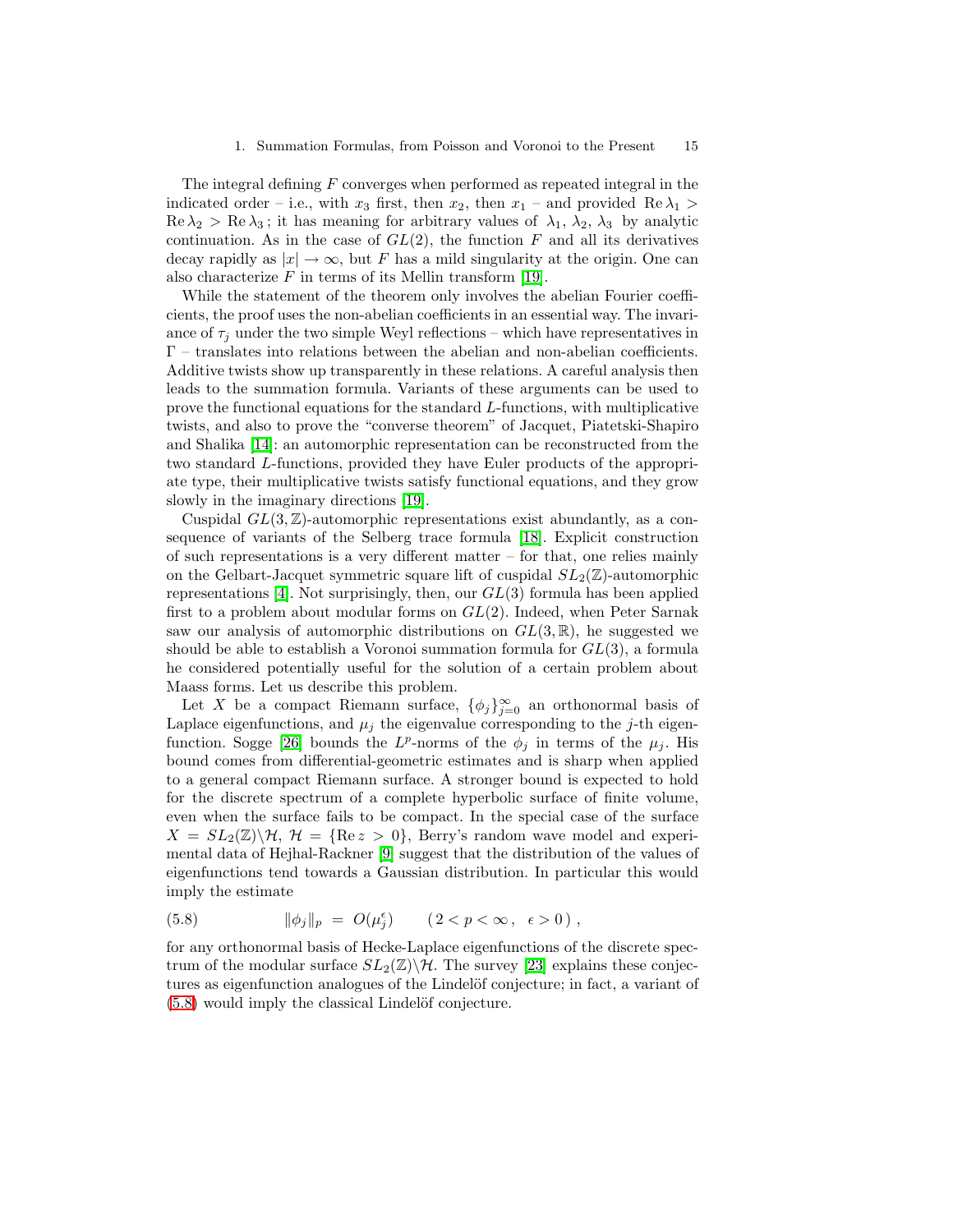Sarnak and Watson [\[24\]](#page-20-16) have recently announced [\(5.8\)](#page-14-0) for the case  $p = 4 - at$ present under the assumption of the Ramanujan conjectures for Maass forms on  $GL(2)$ . In contrast, the bound of [\[26\]](#page-20-13) for  $p = 4$ , were it to apply in this noncompact situation, only predicts the bound  $O(\mu_j^{1/16})$ . Sarnak-Watson's argument uses our Voronoi summation formula for  $GL(3)$ , among other ingredients.

To show how our formula can be applied to modular forms and Maass forms, we shall describe the abelian Fourier coefficients of the symmetric square lifting terms of the coefficients of the original modular or Maass form. Thus we consider a cuspidal  $SL(2, \mathbb{Z})$ -automorphic distribution  $\tau$ , with representation parameter v, which we express as in [\(4.9\)](#page-9-0). Recall that  $a_n = 0$  for  $n < 0$  and  $\nu = 1/2 - k$  if  $\tau$  corresponds to a holomorphic cusp form of weight  $2k$ . In the Maass case, we impose the parity condition [\(4.10\)](#page-9-3), which is equivalent to

(5.9) 
$$
a_{-n} = (-1)^n a_n \qquad (\eta \in \mathbb{Z}/2\mathbb{Z}).
$$

Still in the Maass case, the parameter  $\nu$  is purely imaginary, but only determined up to a sign factor. In both cases, the  $a_n$  with  $n > 0$  completely determine  $\tau$ .

<span id="page-15-0"></span>The symmetric square lift is defined for Hecke eigenforms. The Hecke property implies in particular that  $a_1 \neq 0$ , making it possible to rescale  $\tau$  so that  $a_1 = 1$ . In that case, the Hecke property is equivalent to the Euler product factorization

(5.10) 
$$
L(s,\tau) = \sum_{n=1}^{\infty} a_n n^{-s} = \prod_p (1 - \alpha_p p^{-s})^{-1} (1 - \alpha_p^{-1} p^{-s})^{-1}
$$
  
with  $\alpha_p + \alpha_p^{-1} = a_p$ .

The Gelbart-Jacquet symmetric square lift of  $\tau$  is a cuspidal  $GL(3, \mathbb{Z})$ -automorphic distribution  $Sym^2 \tau$ , whose abelian Fourier coefficients we denote by  $a_{m,n}$ . Recall the definition of the Möbius function  $\mu : \mathbb{N} \to {\pm 1}$ ,

(5.11) 
$$
\mu(p_1^{e_1}p_2^{e_2}\cdots p_r^{e_r}) = \begin{cases} (-1)^r & \text{if all } e_j = 1 \text{ and} \\ p_i \neq p_j & \text{for } i \neq j, \\ 0 & \text{if at least one } e_j > 1. \end{cases}
$$

**5.12 Proposition.** The lifted automorphic distribution  $Sym^2 \tau$  has representation parameters

$$
\lambda = (2\nu, -2\nu, 0), \quad \delta = \begin{cases} (0, 0, 0) & \text{in the Maass case} \\ (1, 0, 1) & \text{in the holomorphic case} \end{cases}
$$

and abelian Fourier coefficients

$$
a_{m,n} = \sum_{d|(m,n)} \mu(d) \sum \{ a_r a_s \mid r = \frac{m^2}{k^4 d^2}, \ s = \frac{n^2}{\ell^4 d^2}, \ k, \ell \in \mathbb{N} \}.
$$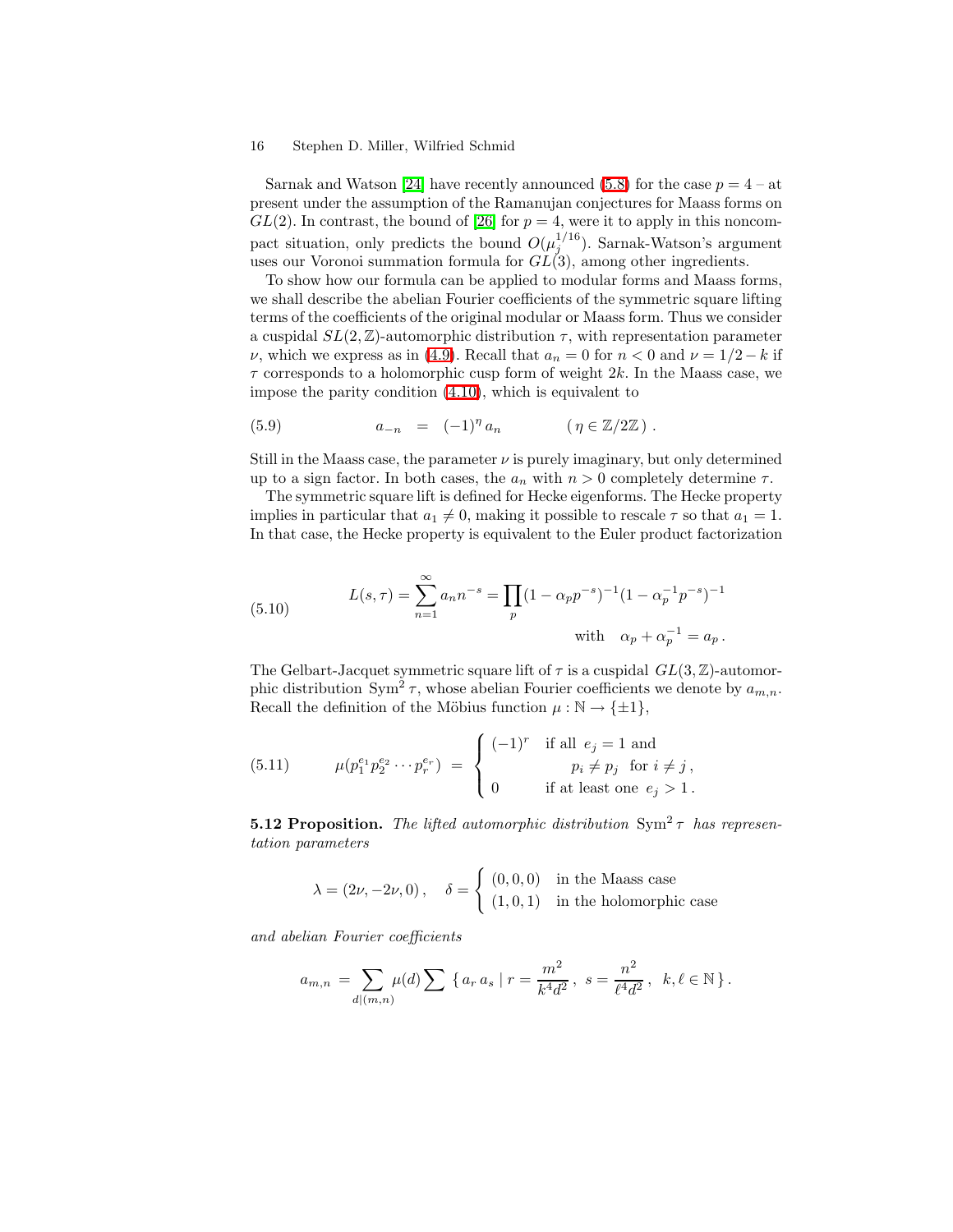1. Summation Formulas, from Poisson and Voronoi to the Present 17

With these choices of  $\lambda$ ,  $\delta$  and  $a_{m,n}$ , theorem [5.7](#page-13-0) provides information about the  $a_n$ . In the Maass case, the representation  $\pi_{\lambda,\delta}$  of  $GL(3,\mathbb{R})$  which corresponds to the parameters  $(\lambda, \delta)$  is an irreducible principle series representation, and in the holomorphic case,  $\pi_{\lambda,\delta}$  is unitarily and irreducibly induced from a discrete series representation of  $GL(2,\mathbb{R})$ .

<span id="page-16-0"></span>Proof. The completed L-function of the automorphic representation determined by  $\tau$  is the product

(5.13) 
$$
\Lambda(s,\tau) = L_{\infty}(s,\tau) L_{\text{finite}}(s,\tau),
$$

with  $L_{\text{finite}}(s, \tau) = L(s, \tau)$ , as in [\(5.10\)](#page-15-0), corresponding to the finite places and

(5.14) 
$$
L_{\infty}(s,\tau) =
$$

$$
= \begin{cases} \Gamma_{\mathbb{R}}(s+\nu+\eta) \Gamma_{\mathbb{R}}(s-\nu+\eta) & \text{in the Maass case} \\ \Gamma_{\mathbb{C}}(s+k-\frac{1}{2}) & \text{in the holomorphic case} \end{cases}
$$

corresponding to the archimedean place. Here we are following the notational convention

(5.15) 
$$
\Gamma_{\mathbb{R}}(s) = \pi^{-s/2} \Gamma(s/2), \quad \Gamma_{\mathbb{C}}(s) = 2 (2\pi)^{-s} \Gamma(s),
$$

which is commonly used in the context of  $L$ -functions. The completed  $L$ -function [\(5.13\)](#page-16-0) satisfies the functional equation

(5.16) 
$$
\Lambda(s,\tau) = \omega \Lambda(1-s,\tau), \quad \text{with} \quad \omega \in \mathbb{C}, \quad |\omega| = 1.
$$

Gelbart-Jacquet [\[4\]](#page-19-4) characterize the symmetric square lifting  $Sym^2 \tau$  by its completed L-function

(5.17) 
$$
\Lambda(s, \text{Sym}^2 \tau) = L_{\infty}(s, \text{Sym}^2 \tau) L_{\text{finite}}(s, \text{Sym}^2 \tau),
$$

<span id="page-16-1"></span>which satisfies the same type of functional equation as  $\Lambda(s, \tau)$ . The archimedean part is

(5.18) 
$$
L_{\infty}(s, \text{Sym}^2 \tau) =
$$

$$
= \begin{cases} \Gamma_{\mathbb{R}}(s+2\nu)\Gamma_{\mathbb{R}}(s)\Gamma_{\mathbb{R}}(s-2\nu) & \text{in the Maass case} \\ \Gamma_{\mathbb{C}}(s+2k-1)\Gamma_{\mathbb{R}}(s+1) & \text{in the holomorphic case} \end{cases}
$$

and the finite part

(5.19) 
$$
L_{\text{finite}}(s, \text{Sym}^2 \tau) = \sum_{n=1}^{\infty} A_n n^{-s} = \prod_p (1 - \alpha_p^2 p^{-s})^{-1} (1 - p^{-s})^{-1} (1 - \alpha_p^{-2} p^{-s})^{-1}.
$$

Expanding the Euler product one finds

(5.20) 
$$
L_{\text{finite}}(s, \text{Sym}^2 \tau) = \zeta(2s) \sum_{n=1}^{\infty} a_{n^2} n^{-s},
$$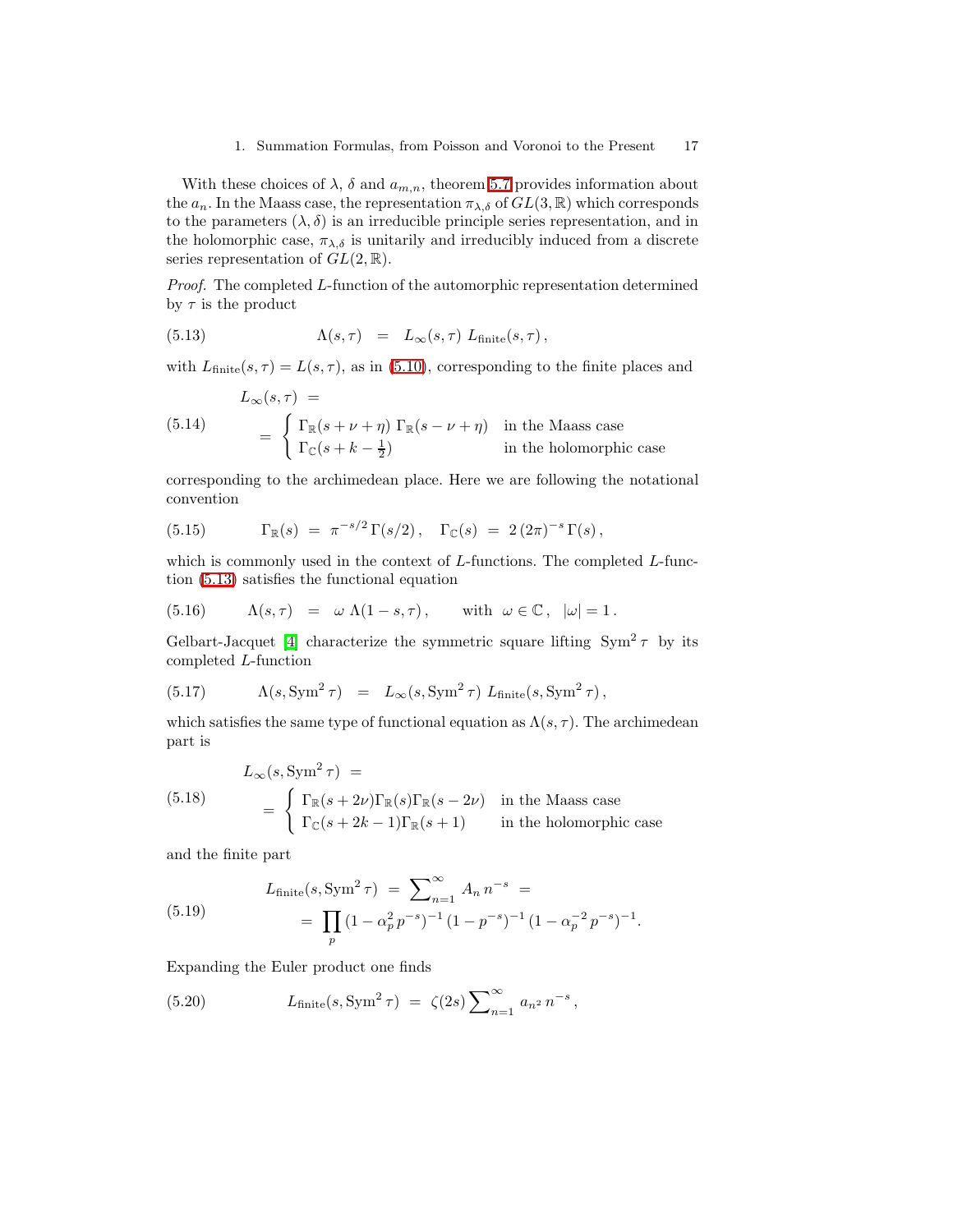which in turn implies

(5.21) 
$$
A_n = \sum_{d^2|n} a_{(n/d^2)^2}.
$$

In [\[19,](#page-20-7) Theorem 6.15] we relate the coefficients  $a_{n,m}$  and parameters  $\lambda, \delta$  of a cuspidal  $GL(3,\mathbb{Z})$ -automorphic representation of  $GL(3,\mathbb{R})$  to its standard Lfunction. In the current setting this gives

$$
(5.22) \t\t\t a_{1,n} = a_{n,1} = A_{|n|} \t (n \neq 0).
$$

The abelian Fourier coefficients  $a_{m,n}$  of any Hecke eigendistribution for  $GL(3, \mathbb{Z})$ satisfy the product relation

(5.23) 
$$
a_{m,n} = \sum_{d|(m,n)} \mu(d) a_{1,n/d} a_{m/d,1}.
$$

In the situation at hand this leads to the formula for the  $a_{m,n}$  asserted by the proposition. The values of the parameters  $\lambda$ ,  $\delta$  in the statement of the proposition match [\(5.18\)](#page-16-1) to the calculation of the Γ-factors in [\[19,](#page-20-7) Theorem 6.15].

### <span id="page-17-0"></span>6 Error term in the circle problem

<span id="page-17-3"></span>In this section we try to give a glimpse of how the Voronoi summation formula is used in practice. Voronoi proved the bound

$$
\Delta(X) = O(X^{1/3})
$$

<span id="page-17-2"></span>for the error term [\(1.5\)](#page-1-1). We shall show how to obtain the slightly weaker bound

$$
\Delta(X) = O(X^{1/3 + \epsilon})
$$

from fairly simple estimates. Voronoi's formula [\(1.7\)](#page-1-3) for the sequence  $r_2(n)$  can be established from the Poisson summation formula in two variables, applied to radially symmetric test functions  $f$ . In the interest of brevity we shall deduce [\(1.7\)](#page-1-3) directly from Poisson summation in two variables, instead of taking a detour via [\(1.7\)](#page-1-3) – which would not fundamentally change the argument.

Let  $\chi_D$  denote the characteristic function of D, the unit disc in  $\mathbb{R}^2$ . In the following,  $X > 1$  will be a large parameter and  $\delta = \delta(X) = X^{-1/6}$ . We choose a radially symmetric, smooth function  $\Phi \geq 0$ , supported on the unit disc D, of total integral 1. The convolution product

(6.3) 
$$
F_X(v) = \delta^{-2} \chi_D(X^{-1/2}v) * \Phi(\delta^{-1}v)
$$

<span id="page-17-1"></span>is also radially symmetric and smooth,  $0 \leq F_X \leq 1$ ,  $F_X(v) = 1$  for  $||v|| \leq \sqrt{X} - \delta$ and  $F_X(v) = 0$  for  $||v|| \ge \sqrt{X} + \delta$ . Its Fourier transform

(6.4) 
$$
\widehat{F_X}(v) = X \widehat{\chi_D}(X^{1/2}v) \widehat{\Phi}(\delta v)
$$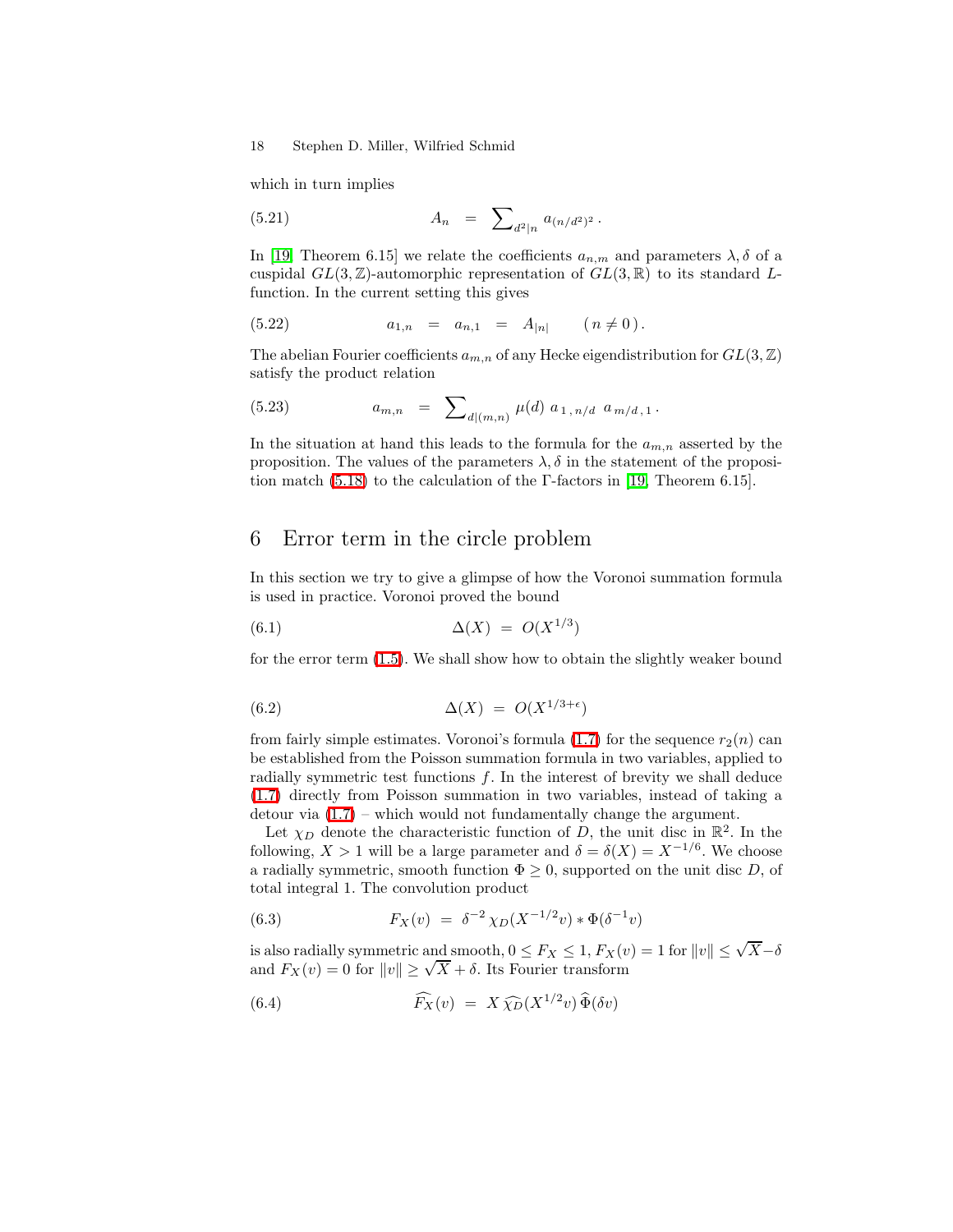decays rapidly and is again radially symmetric. Because of the radial symmetry, there exist functions  $f_X$ ,  $\psi$  :  $\mathbb{R}_{\geq 0} \to \mathbb{R}$  such that

(6.5) 
$$
F_X(v) = f_X(\|v\|), \quad \widehat{\Phi}(v) = \psi(\|v\|).
$$

The Fourier transform of  $\widehat{\chi_D}$  is expressible in terms of a Bessel function:

<span id="page-18-0"></span>(6.6) 
$$
\widehat{\chi_D}(v) = ||v||^{-1} J_1(2\pi ||v||)
$$

[\[6,](#page-19-5) p. 962]. Since  $\chi_D$  and  $\Phi$  have total integral  $\pi$  and 1, respectively,

(6.7) 
$$
\widehat{\chi_D}(0) = \pi, \quad \psi(0) = 1;
$$

<span id="page-18-2"></span>the former also follows from the known properties of  $J_1$ , of course. Poisson summation in  $\mathbb{R}^2$  identifies the sum  $\sum_{v \in \mathbb{Z}^2} F_X(v)$  with the corresponding sum for the Fourier transform. In view of [\(6.4–](#page-17-1)[6.7\)](#page-18-0), we conclude

(6.8) 
$$
\sum_{n\geq 0} r_2(n) f_X(\sqrt{n}) = \pi X ++ \sqrt{X} \sum_{n\geq 1} n^{-1/2} r_2(n) \psi(\delta \sqrt{n}) J_1(2\pi \sqrt{nX}).
$$

Recall that the difference between  $f_X$  and the characteristic function of the interval  $[0, \sqrt{X}]$  is supported on the interval  $[\sqrt{X} - \delta, \sqrt{X} + \delta]$  and has absolute value  $\leq 1$ . Thus

(6.9) 
$$
\Delta(X) \leq B_1(X) + B_2(X) + B_3(X),
$$

where

(6.10)  
\n
$$
B_1(X) = \sum \{ r_2(n) \mid \sqrt{X} - \delta \le \sqrt{n} \le \sqrt{X} + \delta \},
$$
\n
$$
B_2(X) = \sqrt{X} \sum_{1 \le n \le \delta^{-2}} \frac{r_2(n)}{\sqrt{n}} \left| \psi(\delta\sqrt{n}) J_1(2\pi\sqrt{nX}) \right|,
$$
\n
$$
B_3(X) = \sqrt{X} \sum_{\delta^{-2} < n < \infty} \frac{r_2(n)}{\sqrt{n}} \left| \psi(\delta\sqrt{n}) J_1(2\pi\sqrt{nX}) \right|.
$$

To establish [\(6.2\)](#page-17-2), it suffices to bound each of these three terms by a multiple of  $X^{1/3+\epsilon}$ , for every  $\epsilon > 0$ .

<span id="page-18-1"></span>In the case of  $B_1(X)$ , this follows – with room to spare – from the definition  $\delta = X^{-1/6}$  and the bound  $r_2(n) = O(n^{\epsilon})$ ; cf. [\(3.7\)](#page-5-1). For  $B_2(X)$ , we also use the stationary phase estimate

(6.11) 
$$
|J_1(x)| = O(x^{-1/2})
$$

[\[6,](#page-19-5) p. 972] and the boundedness of  $\psi$ :

(6.12) 
$$
B_2(X) = O\left(X^{1/4} \sum_{1 \leq n \leq \delta^{-2}} n^{-3/4 + \epsilon}\right) = O(X^{1/3 + \epsilon}).
$$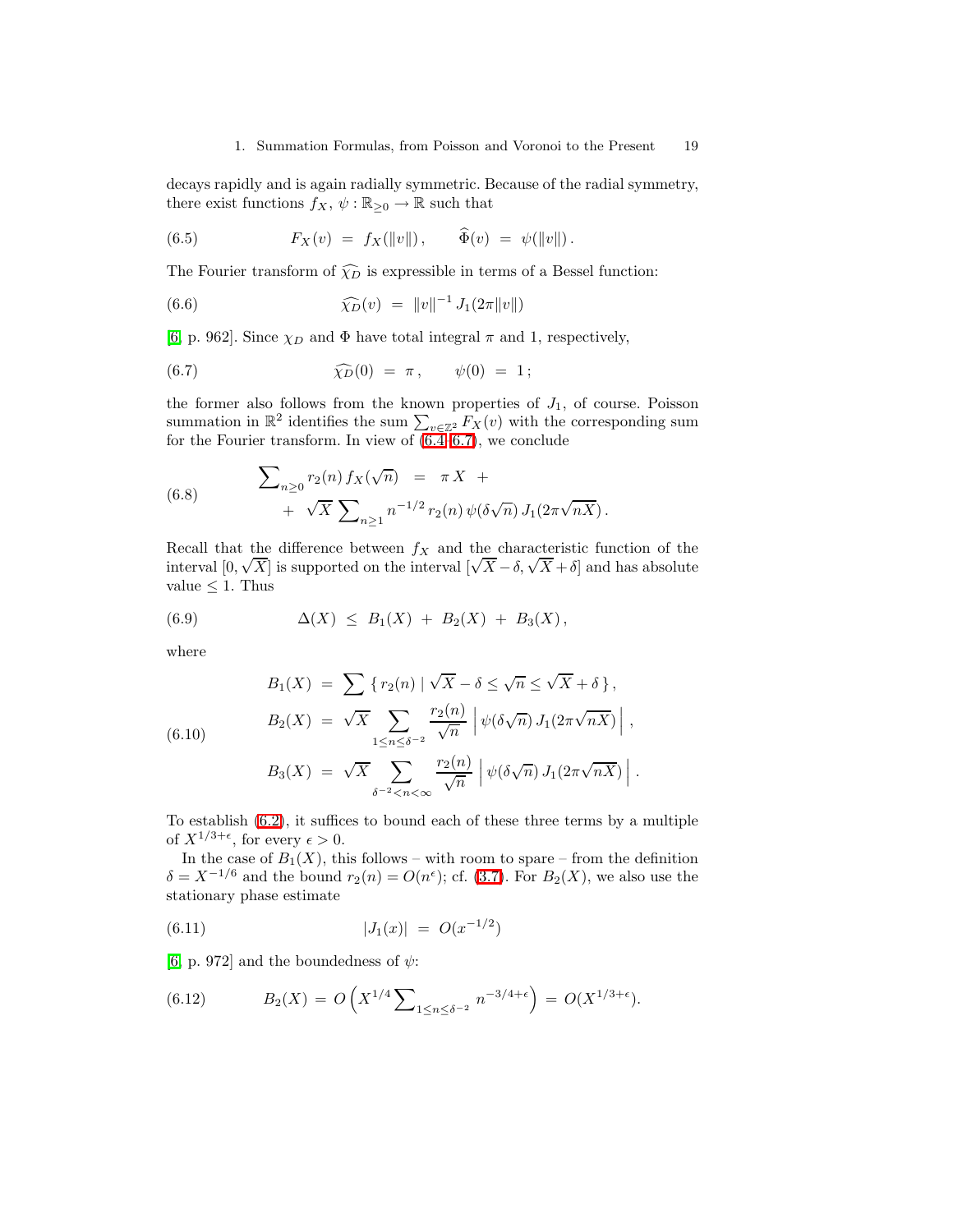We argue similarly in the case of  $B_3(X)$ , but now use the rapid decay of  $\psi$ . In particular  $\psi(\delta\sqrt{n}) = O(n^{1/2}X^{-1/6})^{-1/2-3\epsilon}$ , hence

(6.13) 
$$
B_3(X) = O\Big(X^{1/3 + \epsilon/2} \sum_{n > \delta^{-2}} n^{-1 - \epsilon/2}\Big) = O(X^{1/3 + \epsilon}).
$$

That completes the argument.

With more effort, one can remove the  $\epsilon$  from these bounds and get Voronoi's result [\(6.1\)](#page-17-3). A more serious limitation of the argument above is the use of  $(6.11)$  to estimate the size of  $J_1$ . Various authors have done better by taking advantage of the oscillation of  $J_1$  [\[7,](#page-20-2) [8,](#page-20-4) [13,](#page-20-17) [16,](#page-20-18) [17\]](#page-20-19); the current record bound for  $\Delta(X)$  is  $O(X^{23/73+\epsilon})$  [\[10\]](#page-20-20). In the other direction, Hardy [\[7\]](#page-20-2) used the oscillation to show that  $\Delta(X)$  is as big as a constant times  $X^{1/4}$  infinitely often. That makes  $O(X^{1/4+\epsilon})$  the best possible estimate for the error term, conjectured by Hardy and Landau [\[8\]](#page-20-4) in 1924. This is analogous to the Riemann hypothesis and the prime number theorem, where the optimal bound on the error term  $\pi(X) - \text{Li}(X)$  is thought to be  $O(|X|^{1/2} \log X)$ , roughly the square root of the trivial bound  $O(X/\log X)$ . However, the issues are different: the circle problem is one in analysis, in that it asks for a sharp bound for a sum when a harsh cutoff function is introduced; formula [\(6.8\)](#page-18-2) already gives precise estimates for smoothed sums. In the case of the Riemann hypothesis, the optimal bounds are not known even for smoothed sums.

Stephen D. Miller Wilfried Schmid Department of Mathematics Department of Mathematics Hill Center-Busch Campus Harvard University Rutgers University Cambridge, MA 02138 110 Frelinghuysen Rd schmid@math.harvard.edu Piscataway, NJ 08854-8019 miller@math.rutgers.edu

### <span id="page-19-2"></span>References

- [1] W. Casselman, Canonical extensions of Harish-Chandra modules to representations of G, Canad. J. Math. 41 (1989), 385–438.
- <span id="page-19-3"></span>[2] B. Conrey and H. Iwaniec, Spacing of zeros of Hecke L-functions and the class number problem, Acta Arith. 103 (2002), 259–312.
- <span id="page-19-0"></span>[3] Harold Davenport, *Multiplicative number theory*, 3rd ed., Graduate Texts in Mathematics, vol. 74, Springer-Verlag, New York, 2000, Revised and with a preface by Hugh L. Montgomery.
- <span id="page-19-4"></span>[4] Stephen Gelbart and Hervé Jacquet, A relation between automorphic representations of GL $(2)$  and GL $(3)$ , Ann. Sci. Ecole Norm. Sup.  $(4)$  11  $(1978)$ , 471–542.
- <span id="page-19-1"></span>[5] Stephen S. Gelbart and Stephen D. Miller, Riemann's zeta function and beyond, preprint.
- <span id="page-19-5"></span>[6] I. S. Gradshteyn and I. M. Ryzhik, Table of integrals, series, and products, 5th ed., Academic Press Inc., Boston, MA, 1994, Translation edited and with a preface by Alan Jeffrey.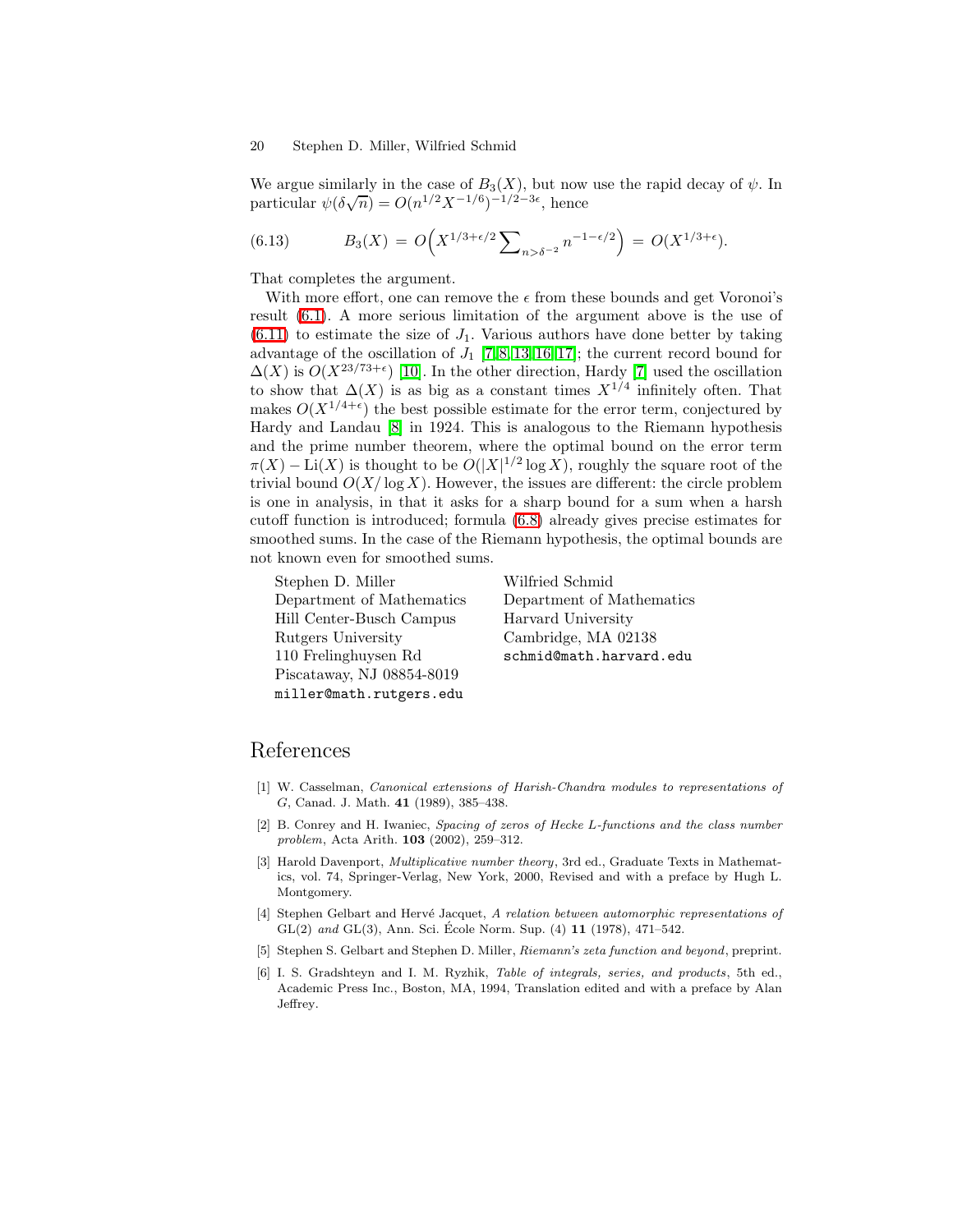- <span id="page-20-2"></span>[7] G.H. Hardy, On the expression of a number as the sum of two squares, Quarterly J. Math. (Oxford) 46 (1915), 263-283.
- <span id="page-20-4"></span>[8] G. H. Hardy and E Landau, *The lattice points of a circle*, Proc. Royal Soc. A 105 (1924), 244-258.
- <span id="page-20-14"></span>[9] Dennis A. Hejhal and Barry N. Rackner, On the topography of Maass waveforms for PSL(2, Z), Experiment. Math. 1 (1992), 275–305. MR 95f:11037
- <span id="page-20-20"></span>[10] M. N. Huxley, *Exponential sums and lattice points. II*, Proc. London Math. Soc. (3) 66 (1993), 279–301, Corrigenda ibid 68, (1994), no. 2, p. 264.
- <span id="page-20-8"></span>[11] \_\_\_\_, Area, lattice points, and exponential sums, London Mathematical Society Monographs. New Series, vol. 13, The Clarendon Press Oxford University Press, New York, 1996, Oxford Science Publications.
- <span id="page-20-1"></span>[12] Martin N. Huxley, The influence of G. Voronoi on analytic number theory, in [30].
- <span id="page-20-17"></span>[13] Aleksandar Ivić, The Riemann zeta-function, A Wiley-Interscience Publication, John Wiley & Sons Inc., New York, 1985, The theory of the Riemann zeta-function with applications.
- <span id="page-20-11"></span>[14] Hervé Jacquet, Ilja Iosifovitch Piatetski-Shapiro, and Joseph Shalika, Automorphic forms on GL(3), Ann. of Math. (2) 109 (1979), 169–258.
- <span id="page-20-9"></span>[15] E. Kowalski, P. Michel, and J. VanderKam, Rankin-Selberg L-functions in the level aspect, Duke Math. J. 114 (2002), 123–191.
- <span id="page-20-18"></span>[16] Edmund Landau, *Über einen satz des Herrn Sierpiński*, Giornale di Mathematiche di Battaglini 51 (1913), 73–81.
- <span id="page-20-19"></span>[17] Edmund Landau, Über die Zerlegung der Zahlen in zwei Quadrate, Annali di Mathematica 20 (1913), 1–28.
- <span id="page-20-12"></span>[18] Stephen D. Miller, On the existence and temperedness of cusp forms for  $SL_3(\mathbb{Z})$ , J. Reine Angew. Math. 533 (2001), 127–169.
- <span id="page-20-7"></span>[19] Stephen D. Miller and Wilfried Schmid, Automorphic Distributions, L-functions, and Voronoi Summation for GL(3), preprint.
- <span id="page-20-10"></span>[20]  $\_\_\_\_\$ n Distributions and Analytic Continuation of Dirichlet Series, preprint.
- <span id="page-20-6"></span>[21] M. Ram Murty, Problems in analytic number theory, Graduate Texts in Mathematics, vol. 206, Springer-Verlag, New York, 2001, Readings in Mathematics.
- <span id="page-20-5"></span>[22] Bernard Riemann, Über die Anzahl der Primzahlen unter einer gegebenen Grösse, Mon. Not. Berlin Akad. (Nov. 1859), 671–680.
- <span id="page-20-15"></span>[23] Peter Sarnak, Arithmetic quantum chaos, The Schur Lectures (1992) (Tel Aviv), Israel Math. Conf. Proc., vol. 8, Bar-Ilan Univ., Ramat Gan, 1995, pp. 183–236.
- <span id="page-20-16"></span>[24] Peter Sarnak and Thomas C. Watson, in preparation.
- <span id="page-20-3"></span> $[25]$  W. Sierpiński, O pewnym zagadnieniu z rachunku funkcyj asymptotycznych  $[On a probability]$ lem in the theory of asymptotic functions], Prace Mat. Fiz. 17 (1906), 77–118, See also Sur un problème du calcul des fonctions asymptotiques, pp. 79-109, in Oeuvres Choisies, Tome I., S. Hartman and A. Schinzel, ed., PWN—Editions Scientifiques de Pologne, ` Warszawa, 1974. (Polish)
- <span id="page-20-13"></span>[26] Christopher D. Sogge, Concerning the  $L^p$  norm of spectral clusters for second-order elliptic operators on compact manifolds, J. Funct. Anal. 77 (1988).
- <span id="page-20-0"></span> $[27]$  G. Voronoi, Sur un problème du calcul des fonctions asymptotiques, J. reine angew. Math 126 (1903), 241–282.
- [28] G. Voronoi, Sur une fonction transcendante et ses applications à la sommation de quelques séries, Annales scientifiques de l'École Normale supèrieure  $21$  (1904), 203–267 and 459 –533.